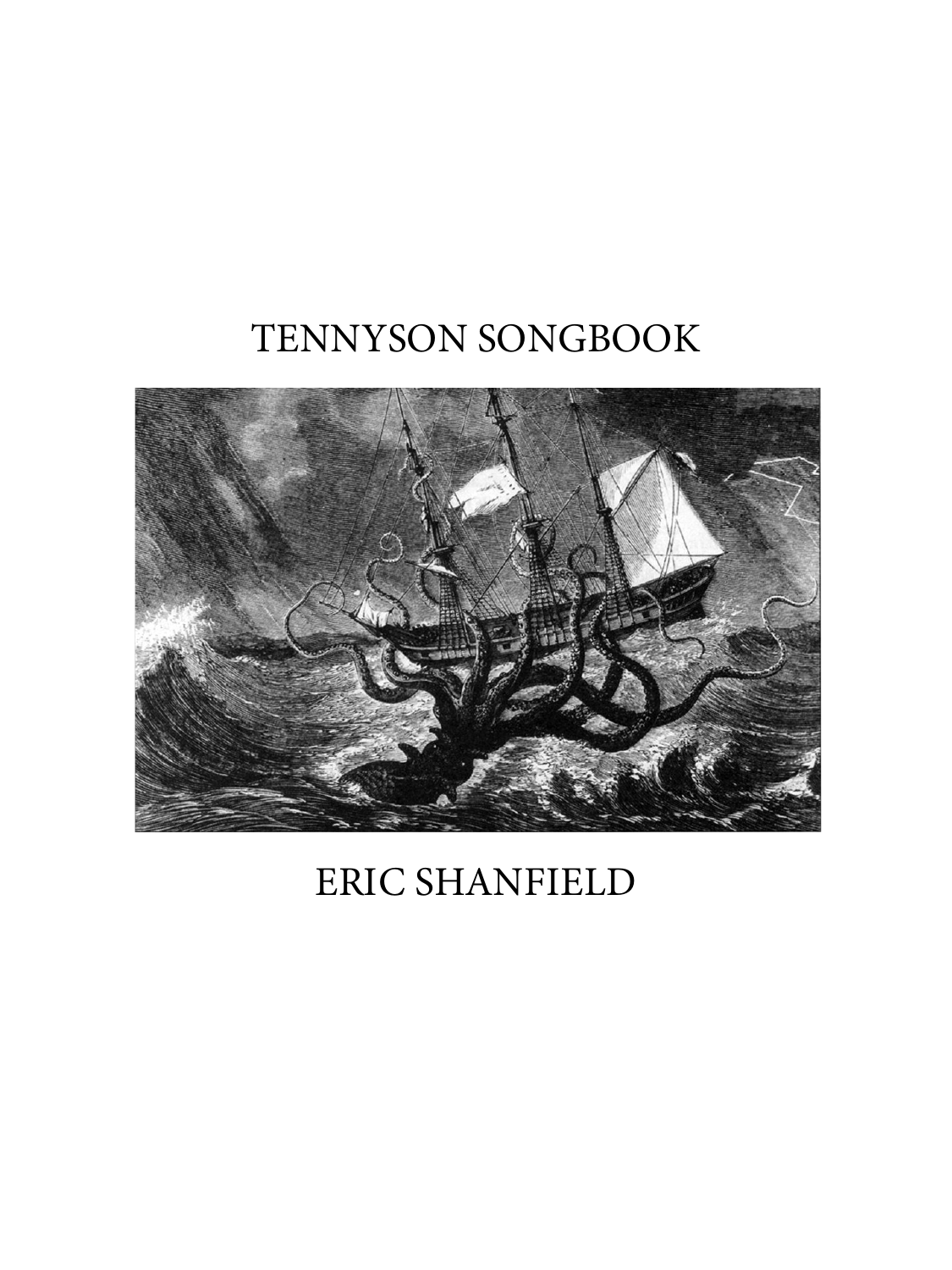Eric Shanfield | ENS.2018.2

1.18.18-1.21.18 | 20'

Poems by Alfred, Lord Tennyson

The Kraken (2'30")

In the Valley of Cauteretz (3')

In Memoriam A.H.H. – Canto LVI (3')

Now Sleeps the Crimson Petal (3')

The Eagle (3')

Sweet and Low (6')

SATB Chorus

These *Tennyson Songs* may be performed individually, in any combination, and in any order.

If the whole cycle is performed the sequence given in the score is suggested.

*©2018 Eric Shanfield (Enterprise Research Institute Council, ASCAP)*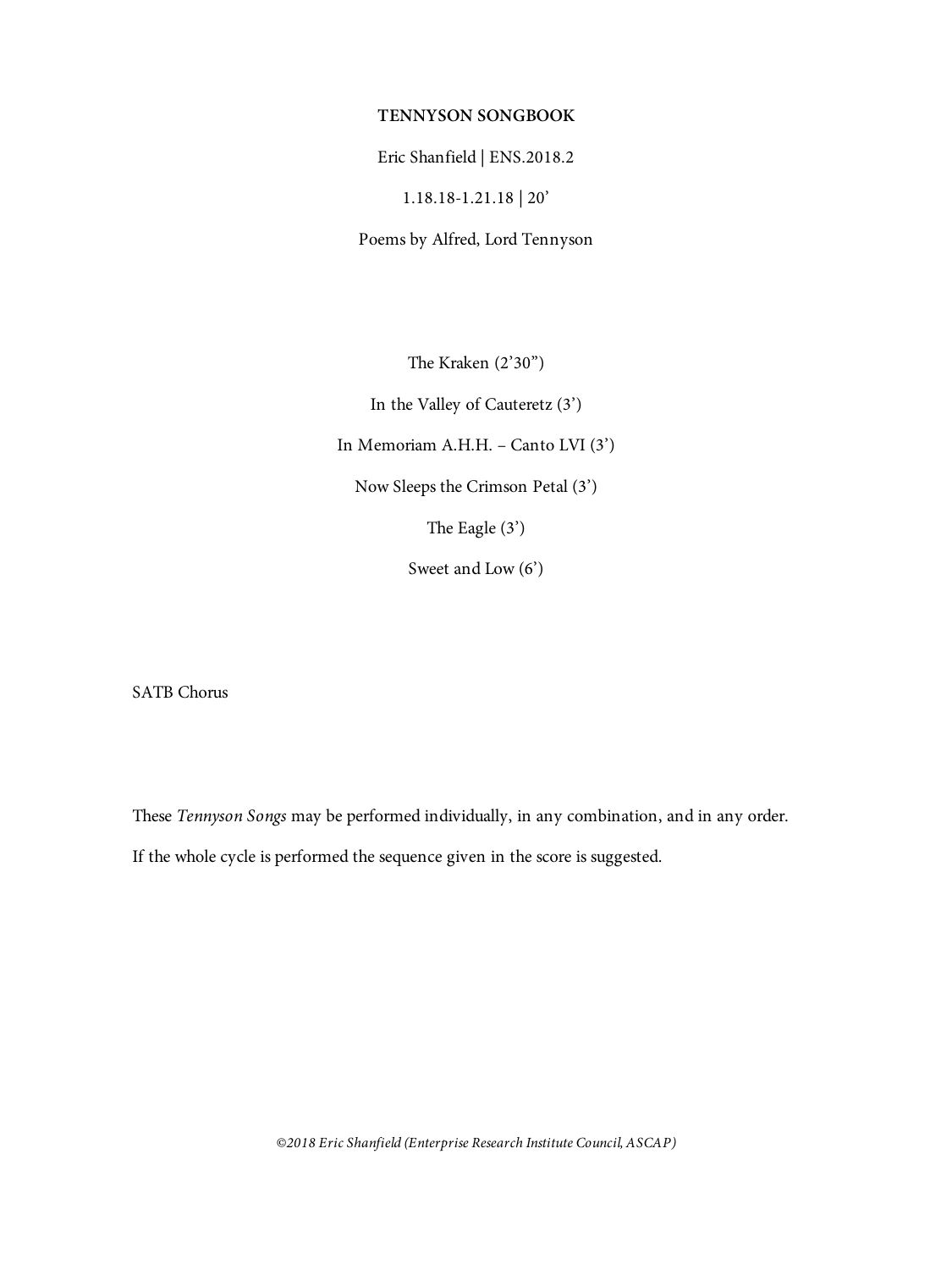#### *THE KRAKEN*

Below the thunders of the upper deep, Far, far beneath in the abysmal sea, His ancient, dreamless, uninvaded sleep The Kraken sleepeth: faintest sunlights flee About his shadowy sides; above him swell Huge sponges of millennial growth and height; And far away into the sickly light, From many a wondrous grot and secret cell Unnumbered and enormous polypi Winnow with giant arms the slumbering green. There hath he lain for ages, and will lie Battening upon huge sea worms in his sleep, Until the latter fire shall heat the deep; Then once by man and angels to be seen, In roaring he shall rise and on the surface die.

#### *IN THE VALLEY OF CAUTERETZ*

All along the valley, stream that flashest white, Deepening thy voice with the deepening of the night, All along the valley, where thy waters flow, I walk'd with one I loved two and thirty years ago. All along the valley, while I walk'd to-day, The two and thirty years were a mist that rolls away; For all along the valley, down thy rocky bed, Thy living voice to me was as the voice of the dead, And all along the valley, by rock and cave and tree, The voice of the dead was a living voice to me.

#### *IN MEMORIAM A.H.H. – CANTO LVI*

Man, her last work, who seem'd so fair, Such splendid purpose in his eyes, Who roll'd the psalm to wintry skies, Who built him fanes of fruitless prayer,

Who trusted God was love indeed And love Creation's final law— Tho' Nature, red in tooth and claw With ravine, shriek'd against his creed—

Who loved, who suffer'd countless ills, Who battled for the True, the Just, Be blown about the desert dust, Or seal'd within the iron hills?

No more? A monster then, a dream, A discord. Dragons of the prime, That tare each other in their slime, Were mellow music match'd with him.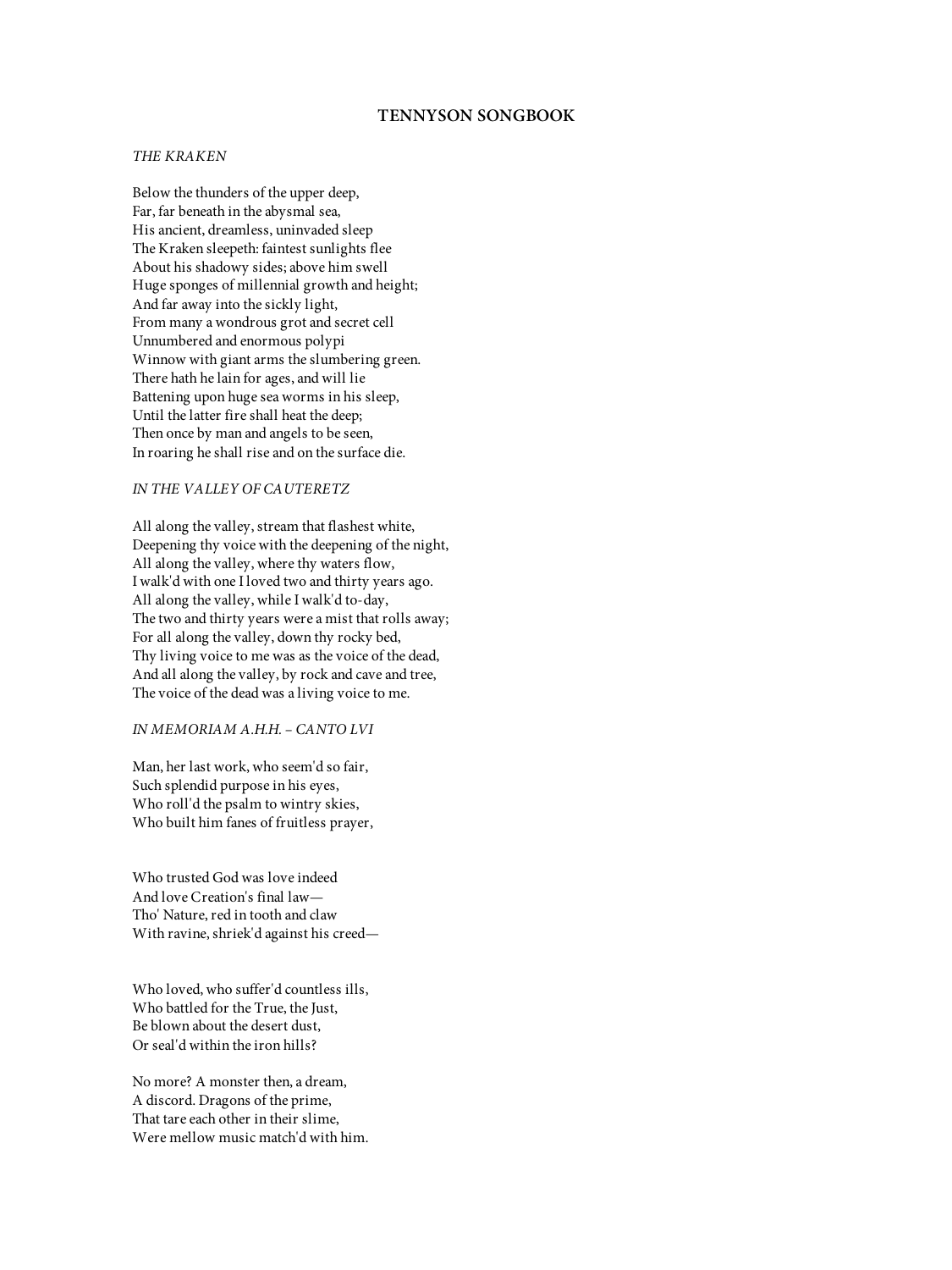O life as futile, then, as frail! O for thy voice to soothe and bless! What hope of answer, or redress? Behind the veil, behind the veil.

#### *NOW SLEEPS THE CRIMSON PETAL*

Now sleeps the crimson petal, now the white; Nor waves the cypress in the palace walk; Nor winks the gold fin in the porphyry font. The firefly wakens; waken thou with me.

 Now droops the milk-white peacock like a ghost, And like a ghost she glimmers on to me.

 Now lies the Earth all Danaë to the stars, And all thy heart lies open unto me.

 Now slides the silent meteor on, and leaves A shining furrow, as thy thoughts in me.

 Now folds the lily all her sweetness up, And slips into the bosom of the lake. So fold thyself, my dearest, thou, and slip Into my bosom and be lost in me.

#### *THE EAGLE*

He clasps the crag with crooked hands; Close to the sun in lonely lands, Ring'd with the azure world, he stands.

The wrinkled sea beneath him crawls; He watches from his mountain walls, And like a thunderbolt he falls.

#### *SWEET AND LOW*

Sweet and low, sweet and low, Wind of the western sea, Low, low, breathe and blow, Wind of the western sea! Over the rolling waters go, Come from the dying moon, and blow, Blow him again to me; While my little one, while my pretty one, sleeps.

Sleep and rest, sleep and rest, Father will come to thee soon; Rest, rest, on mother's breast, Father will come to thee soon; Father will come to his babe in the best, Silver sails all out of the west, Under the silver moon: Sleep, my little one, sleep, my pretty one, sleep.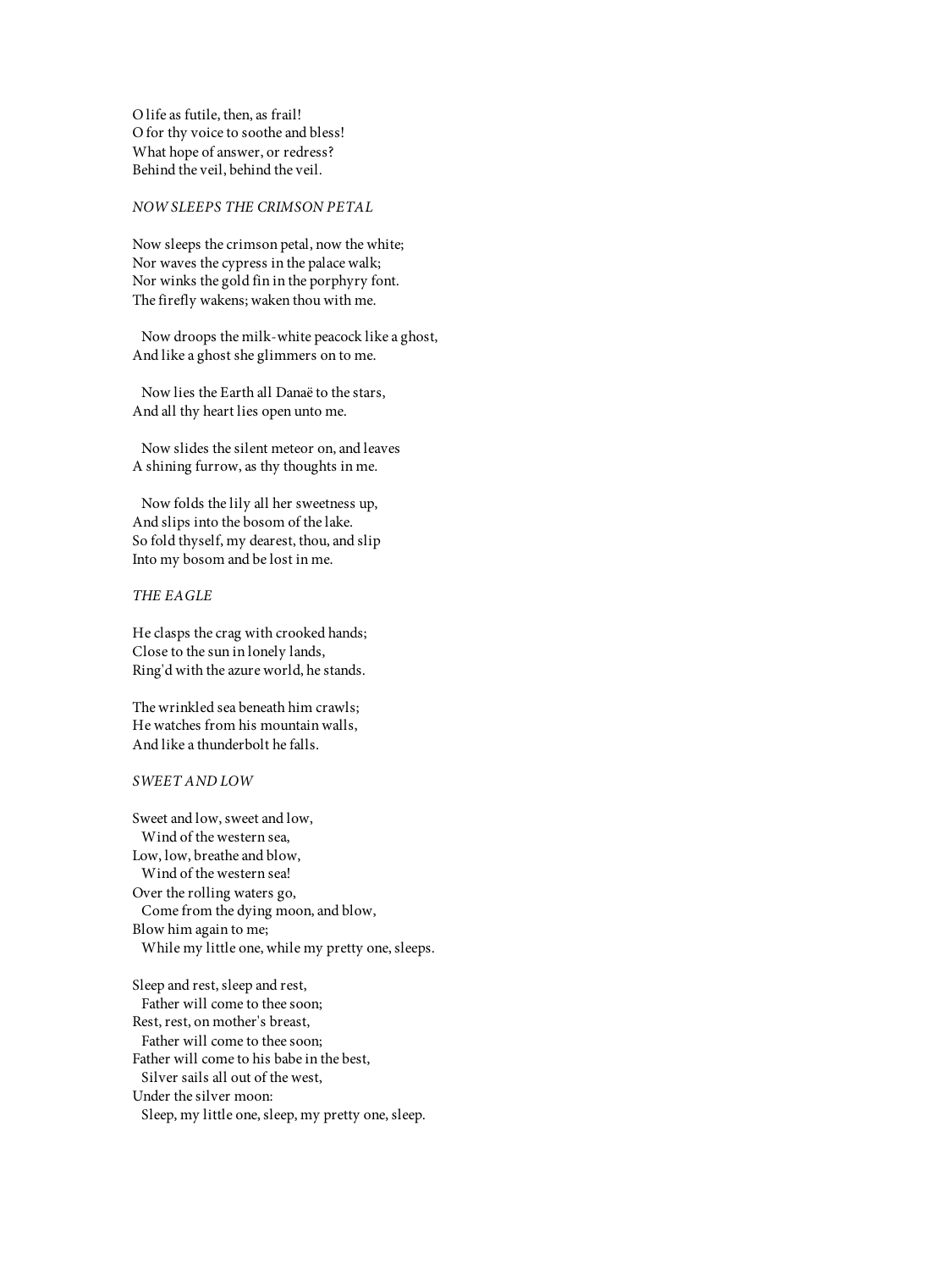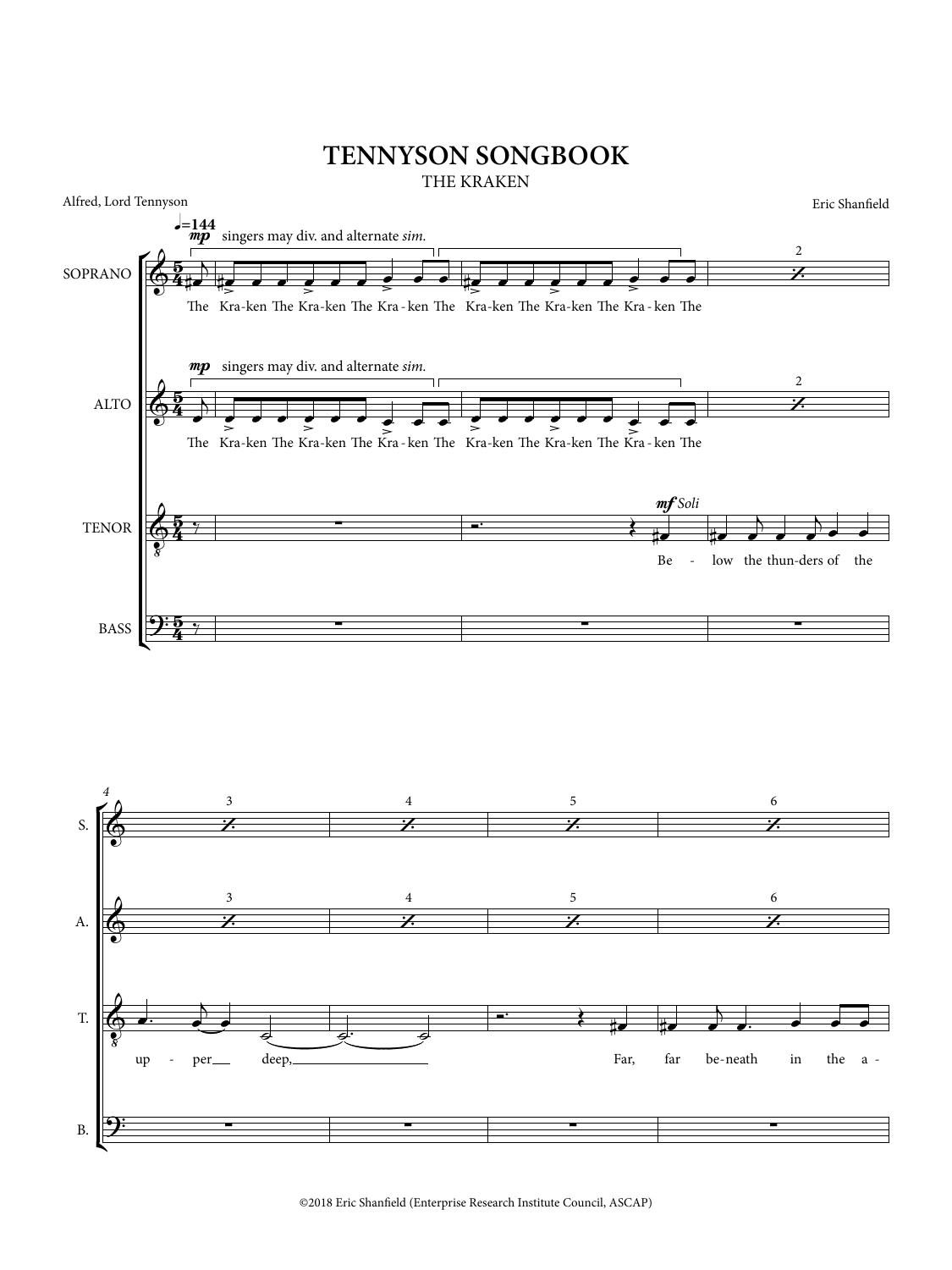

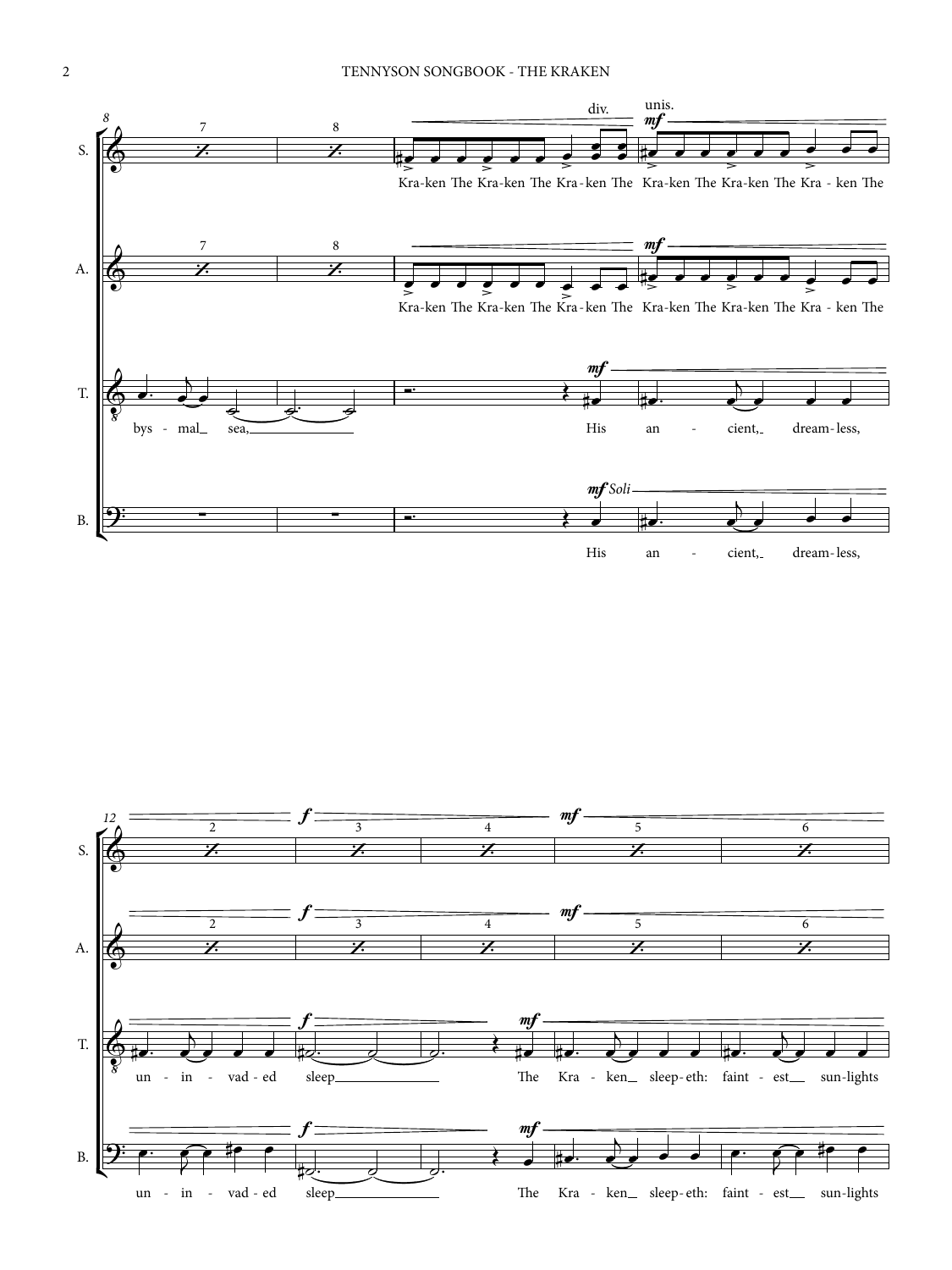

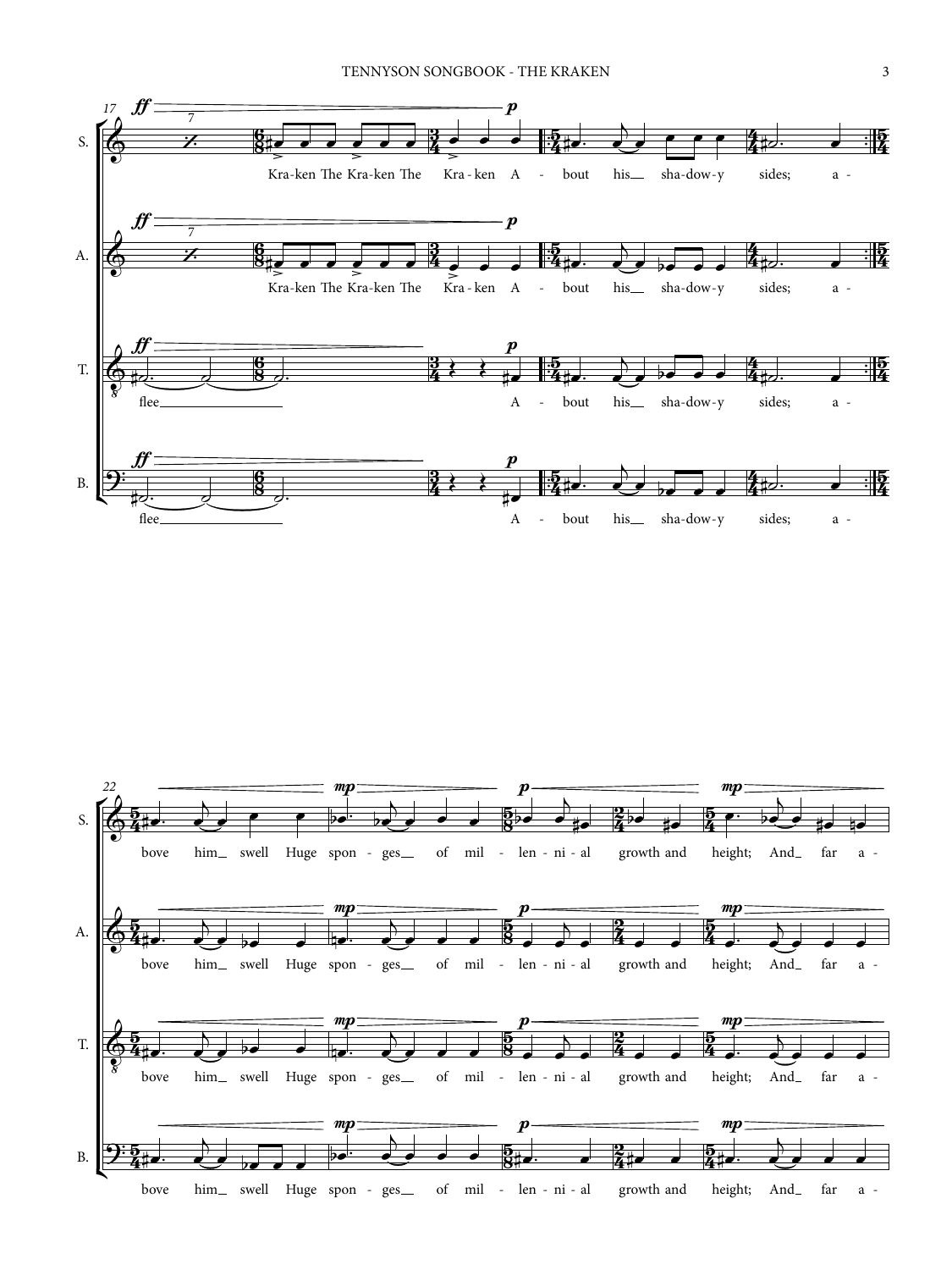

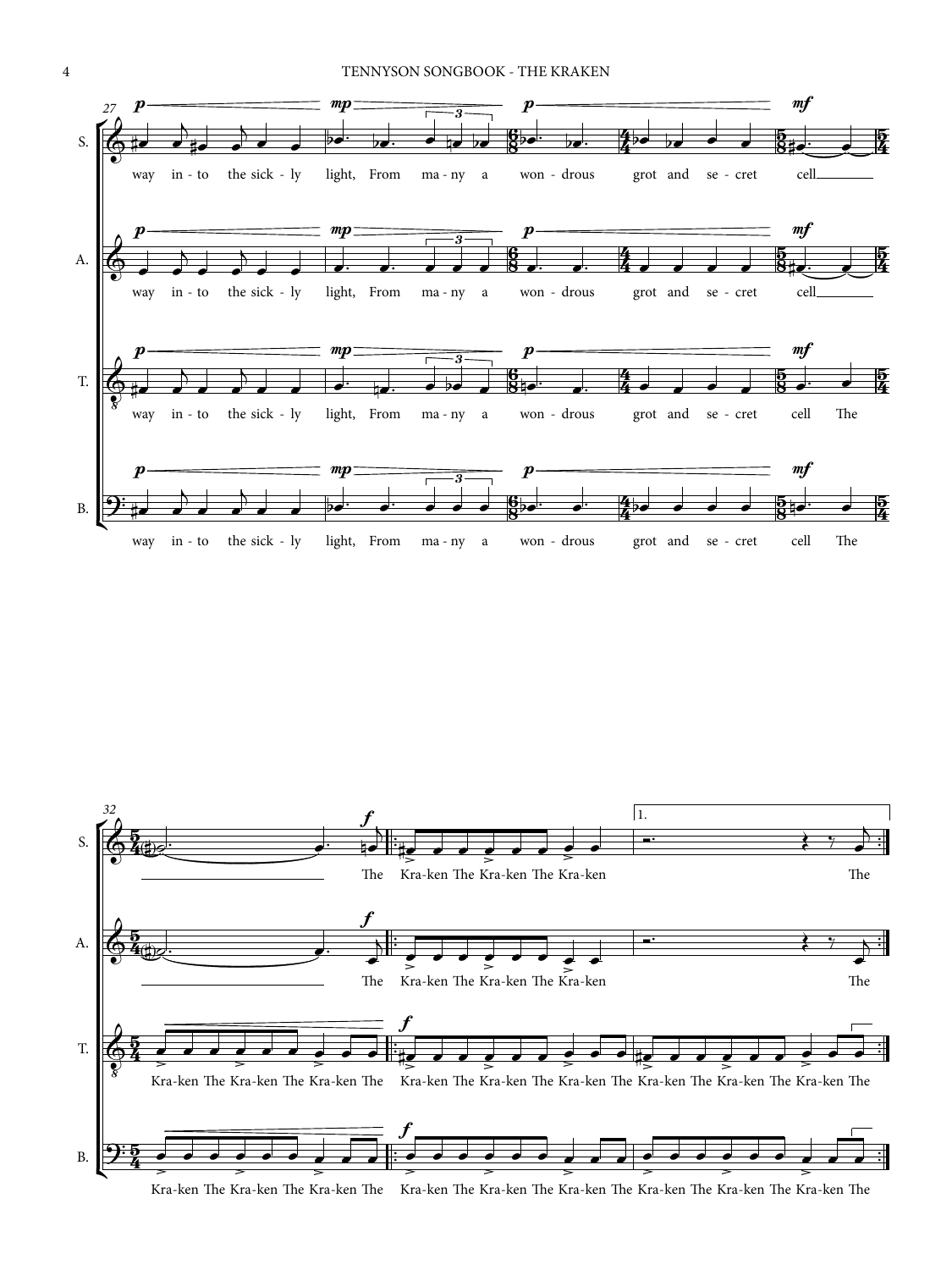

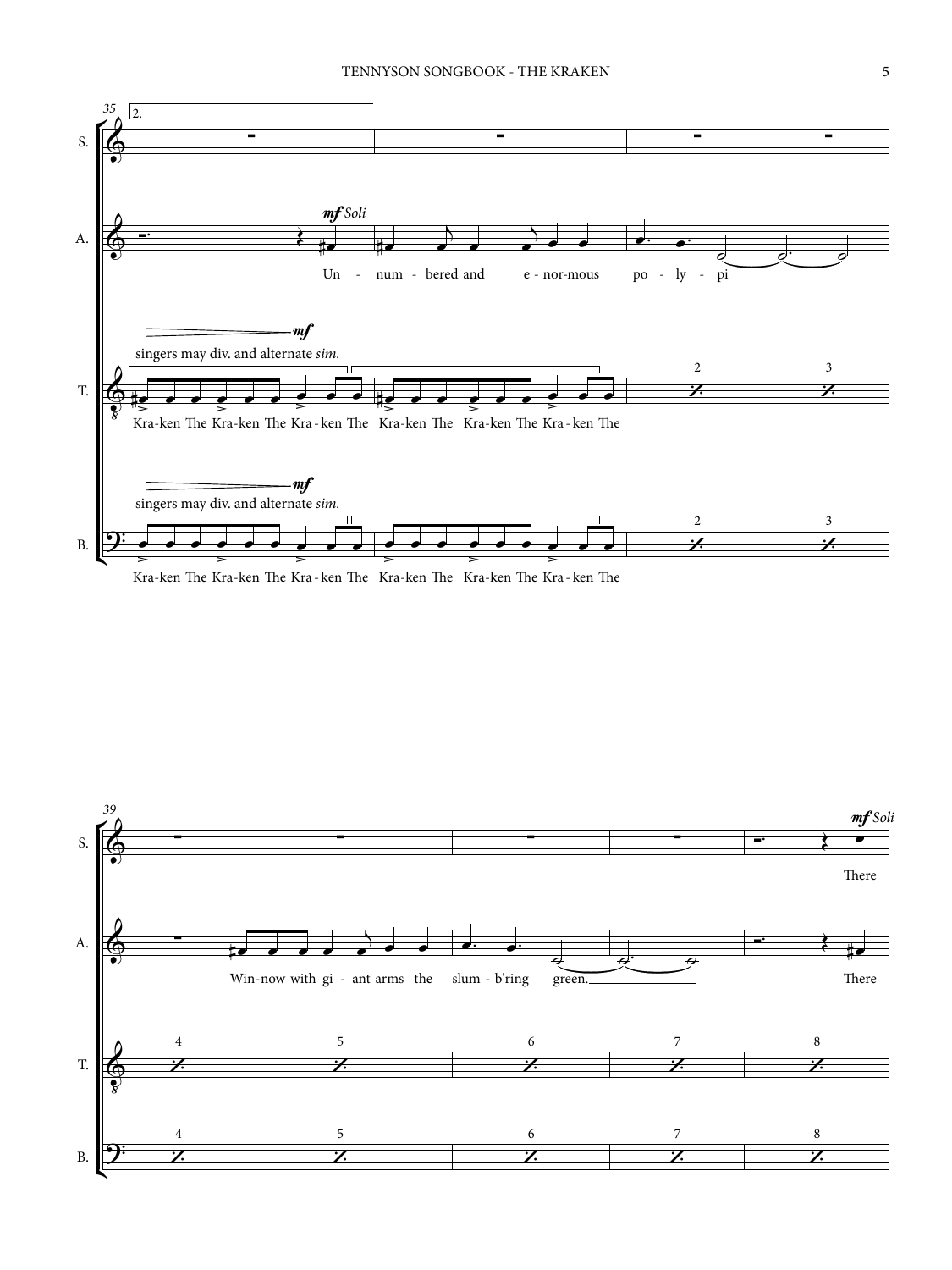



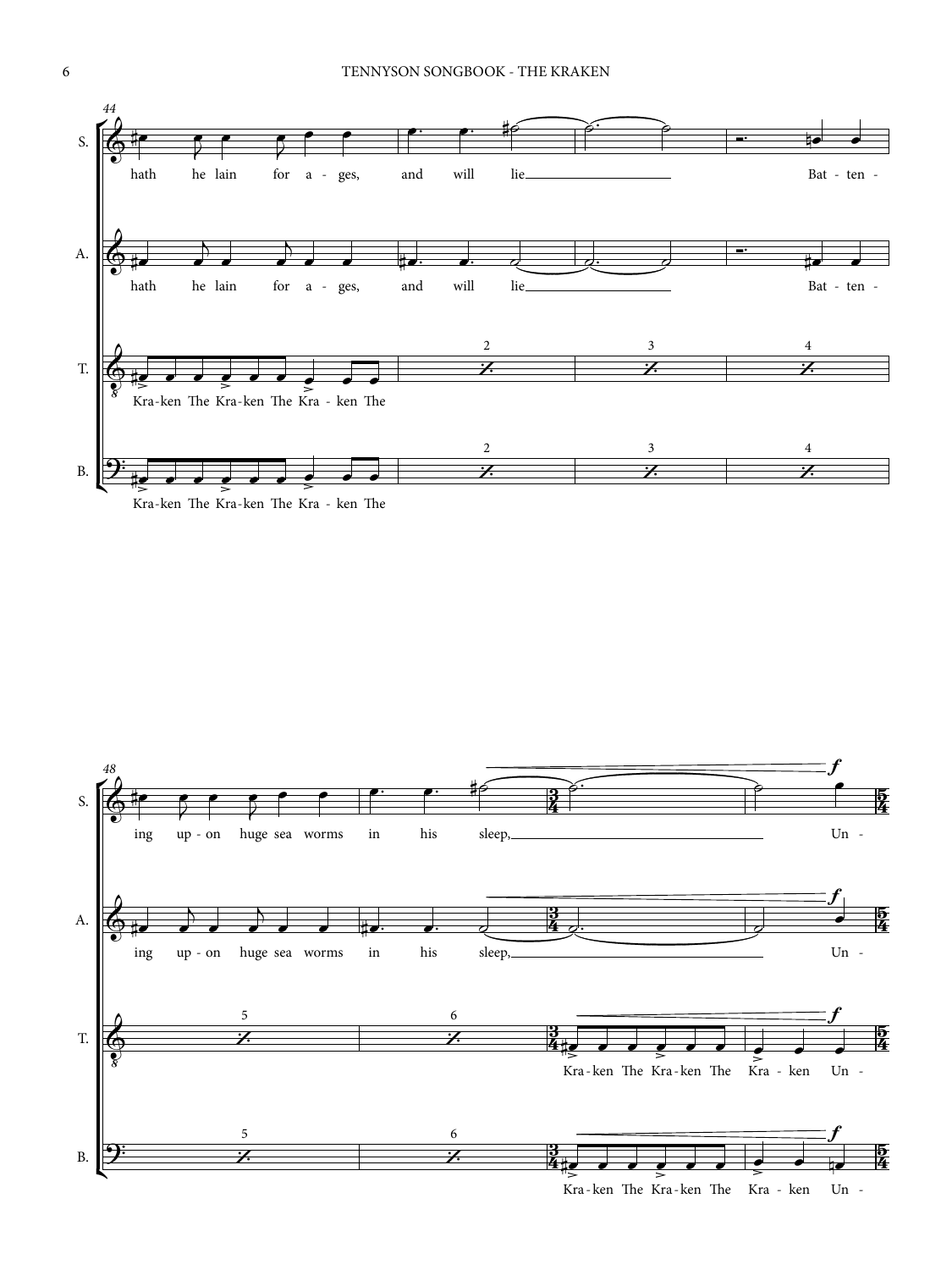

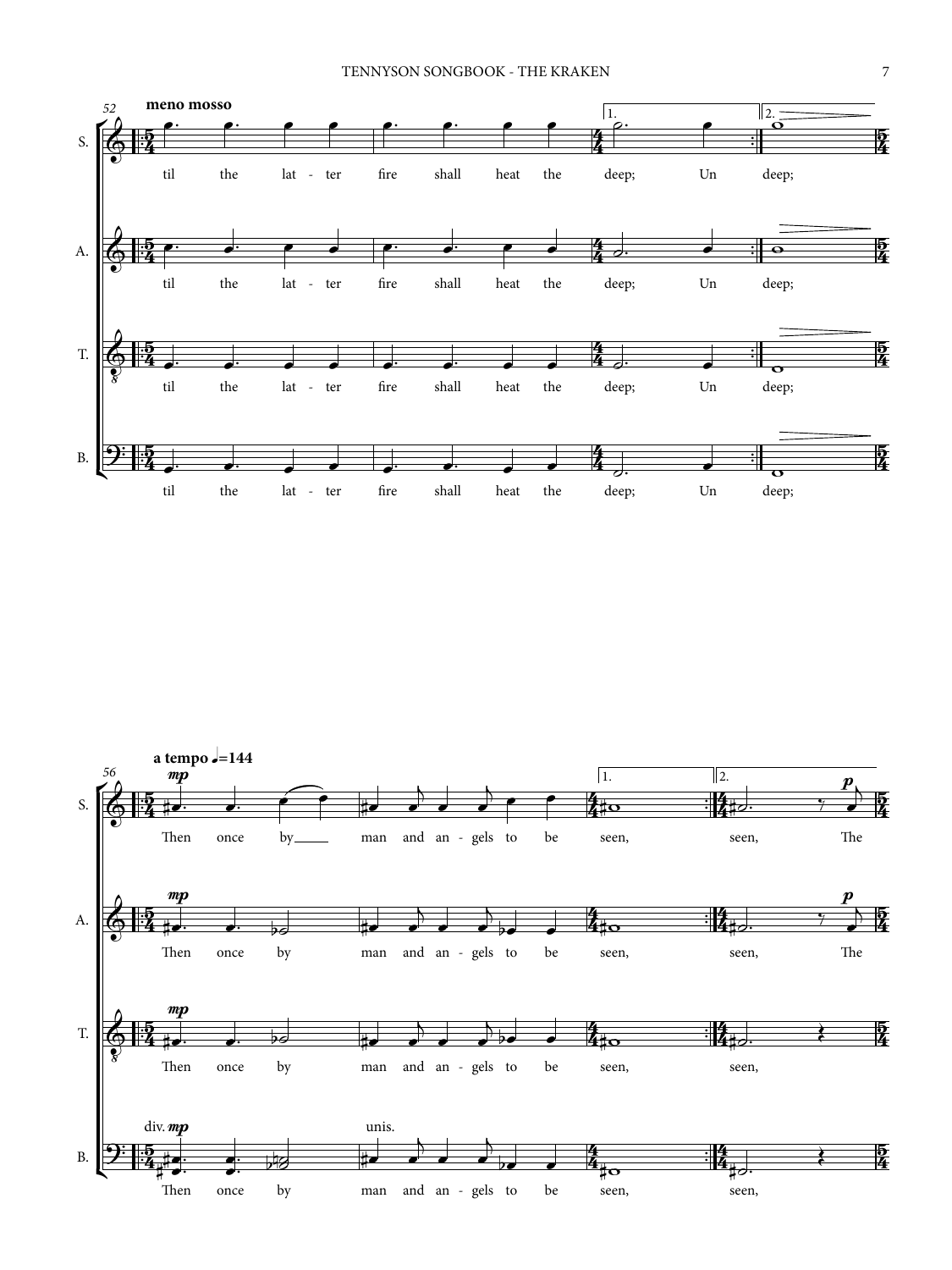



 $\,8\,$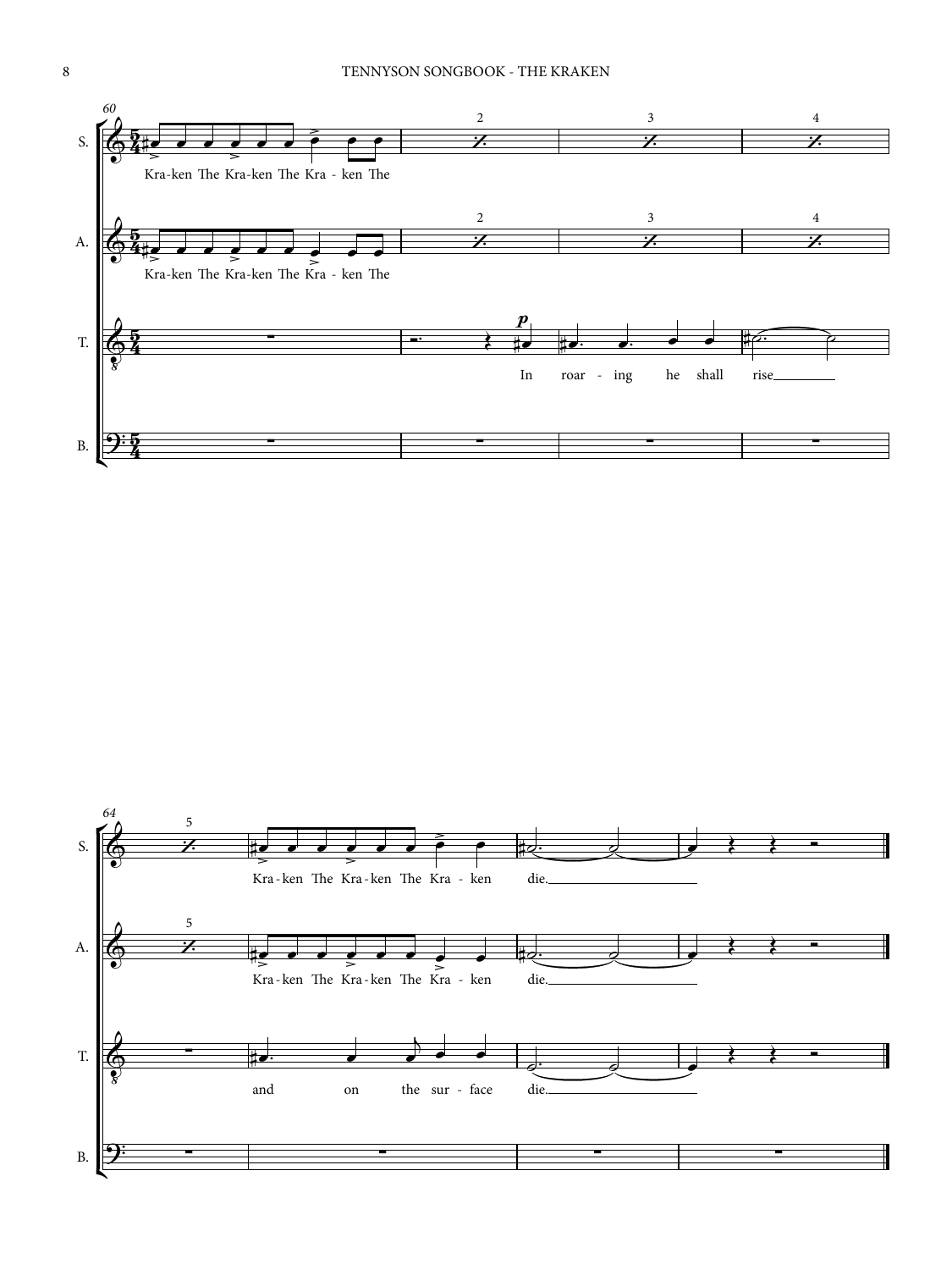IN THE VALLEY OF CAUTERETZ



©2018 Eric Shanfield (Enterprise Research Institute Council, ASCAP)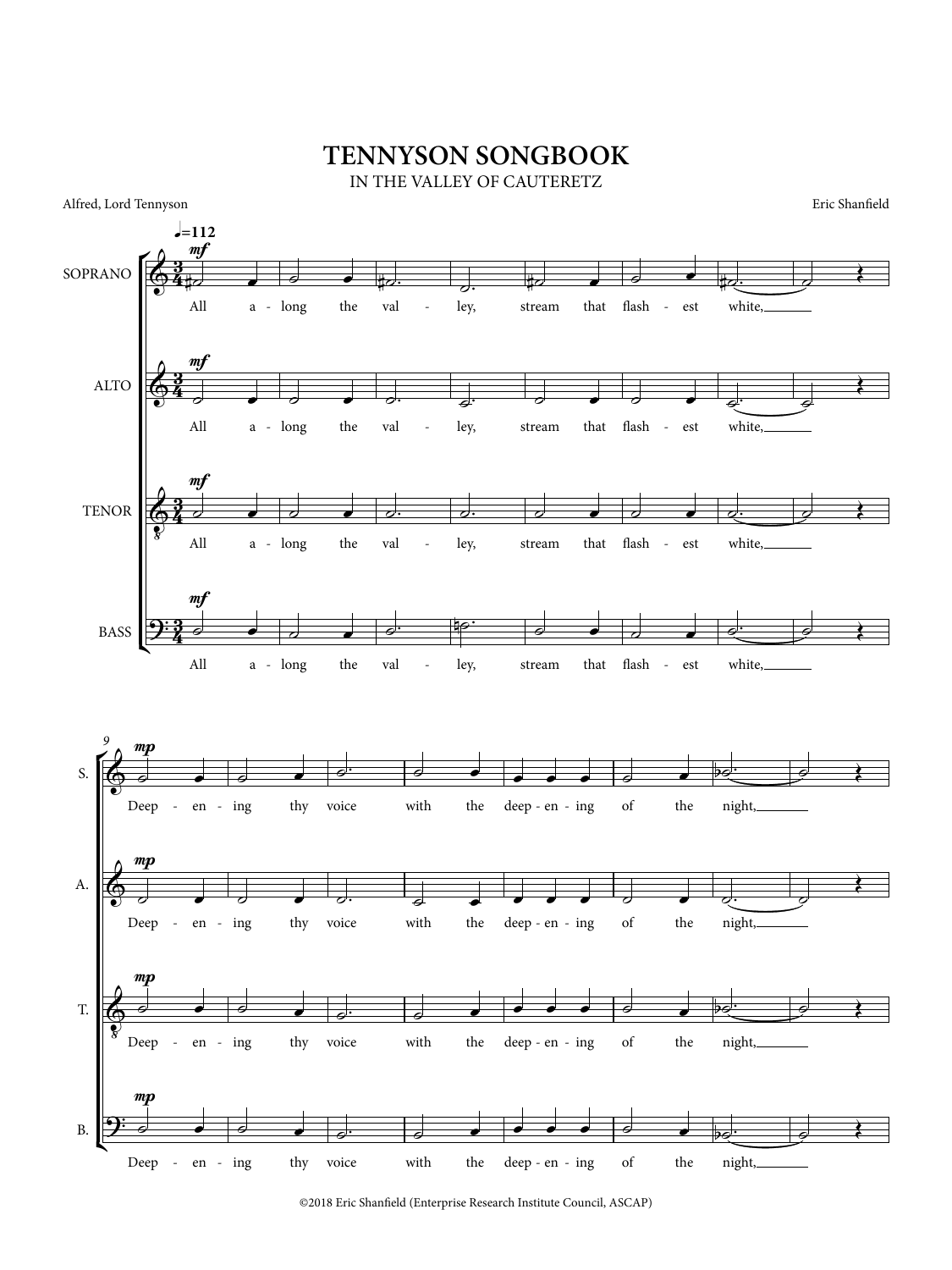

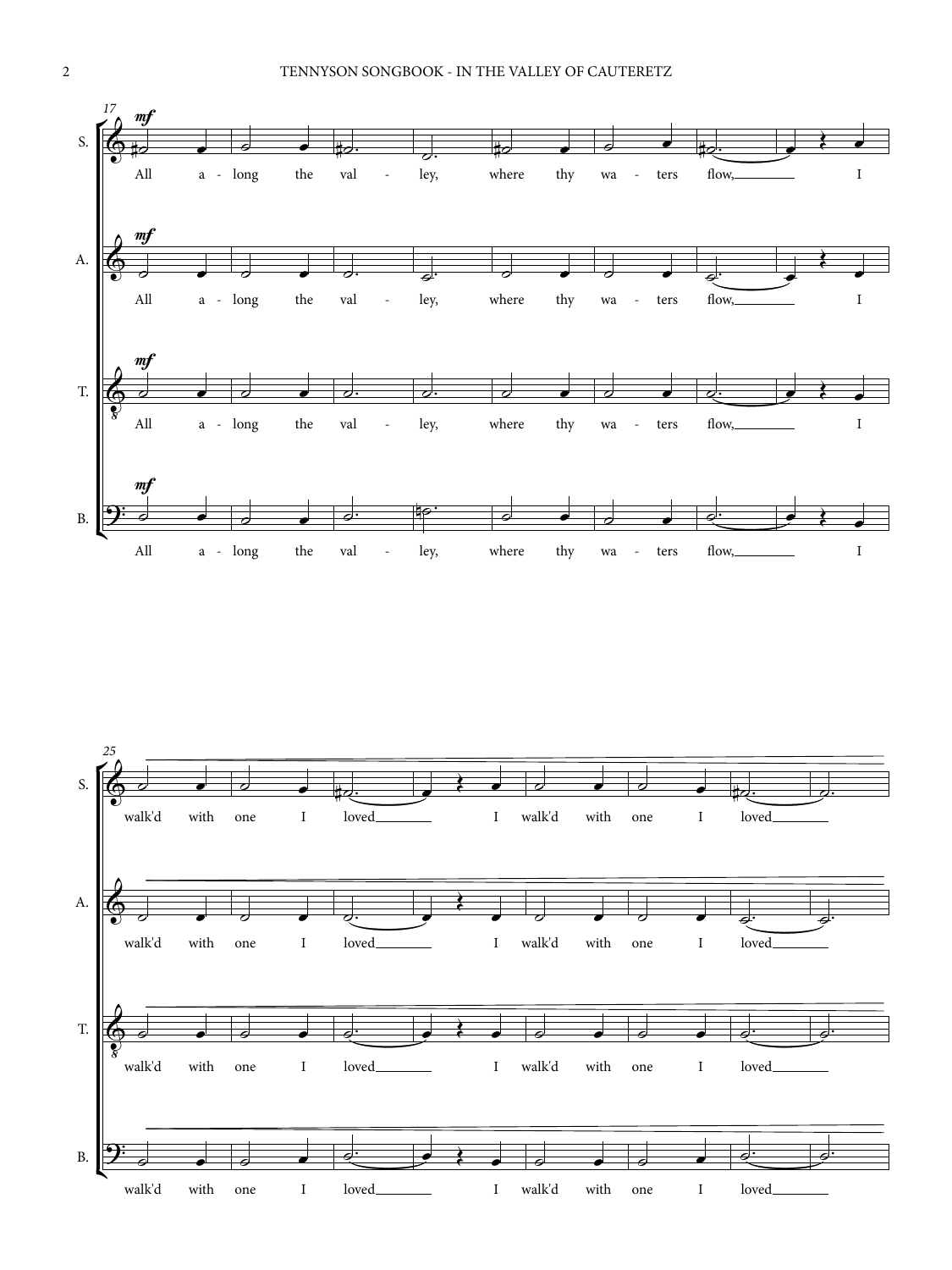

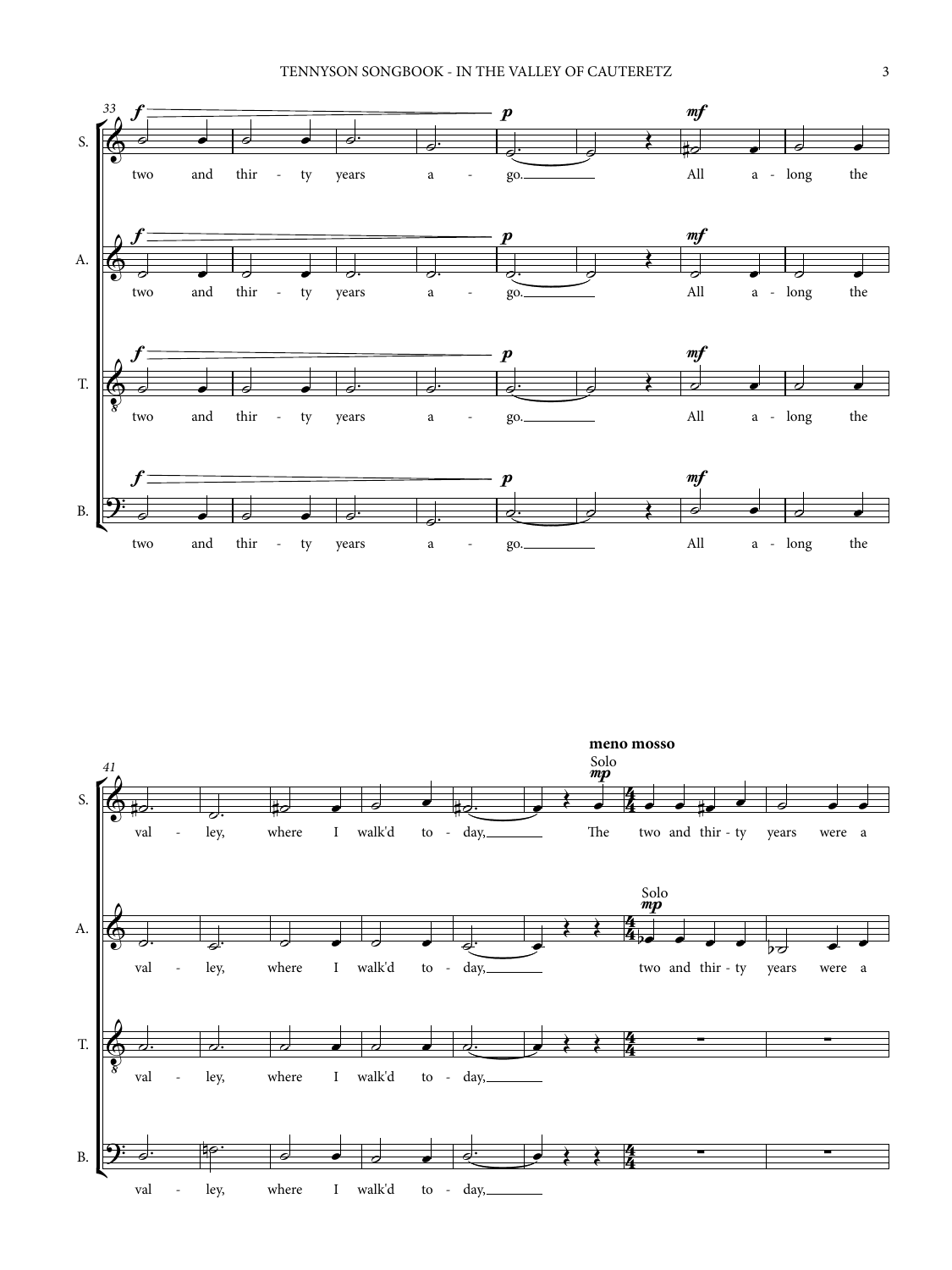

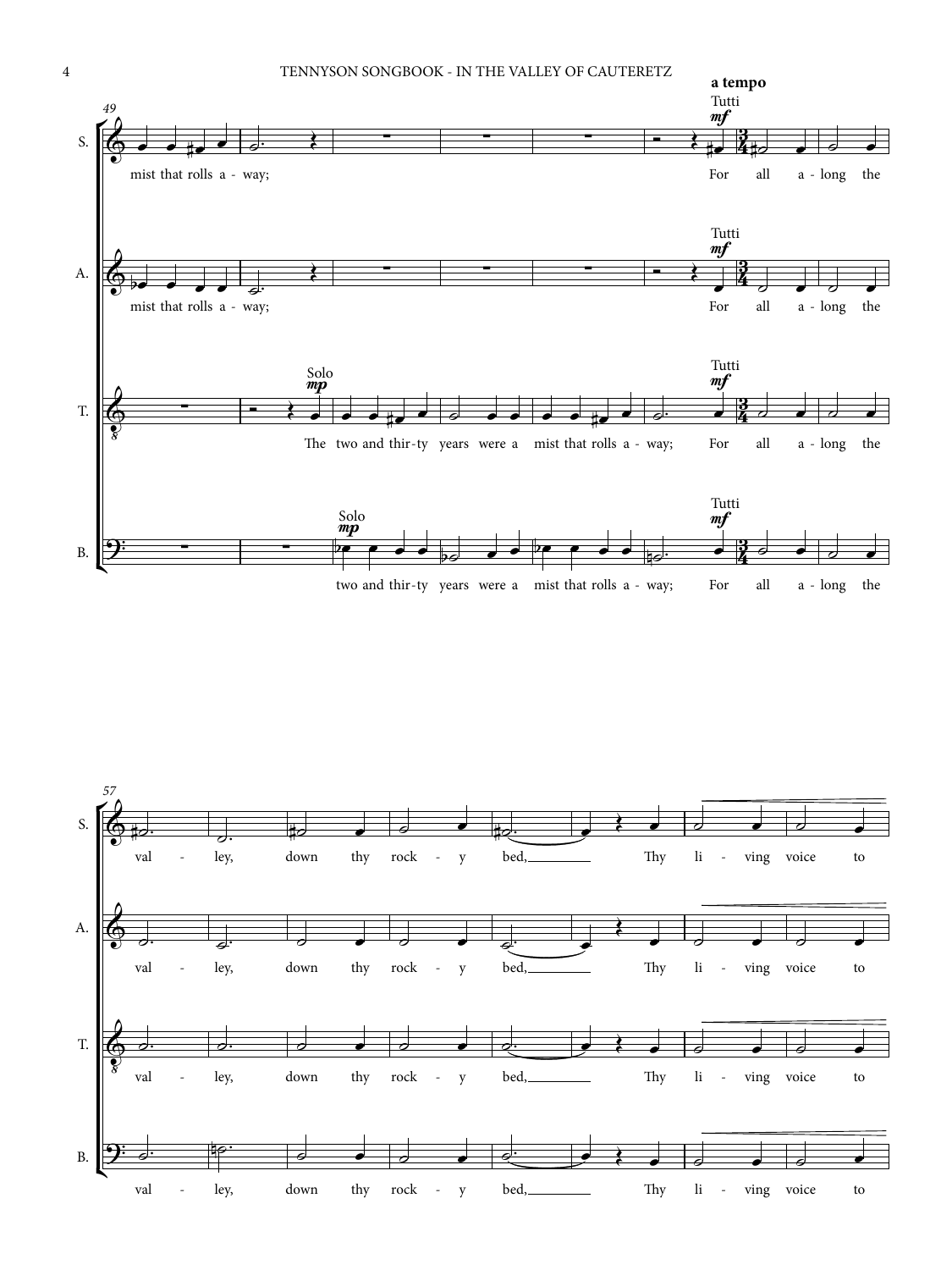

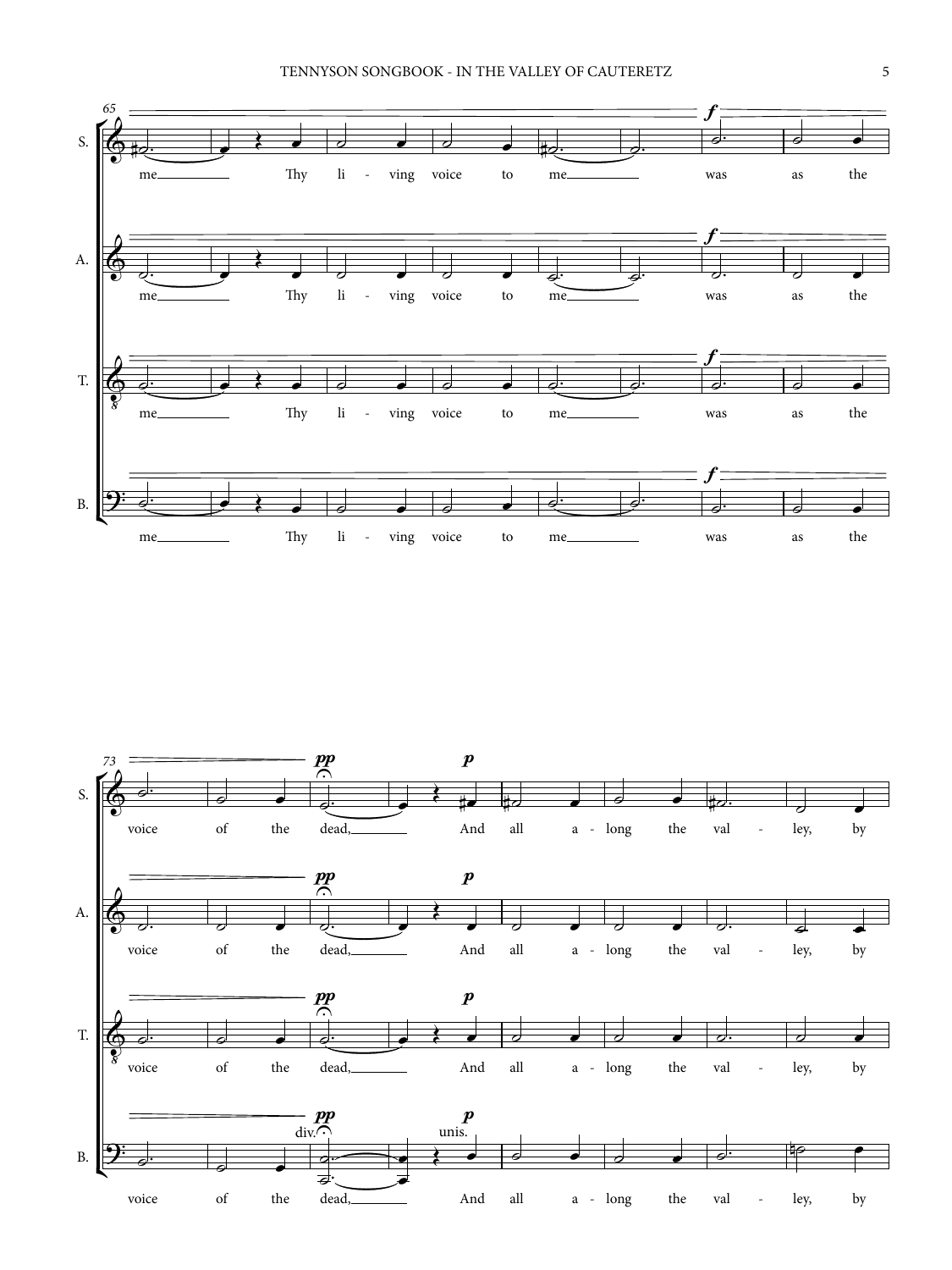

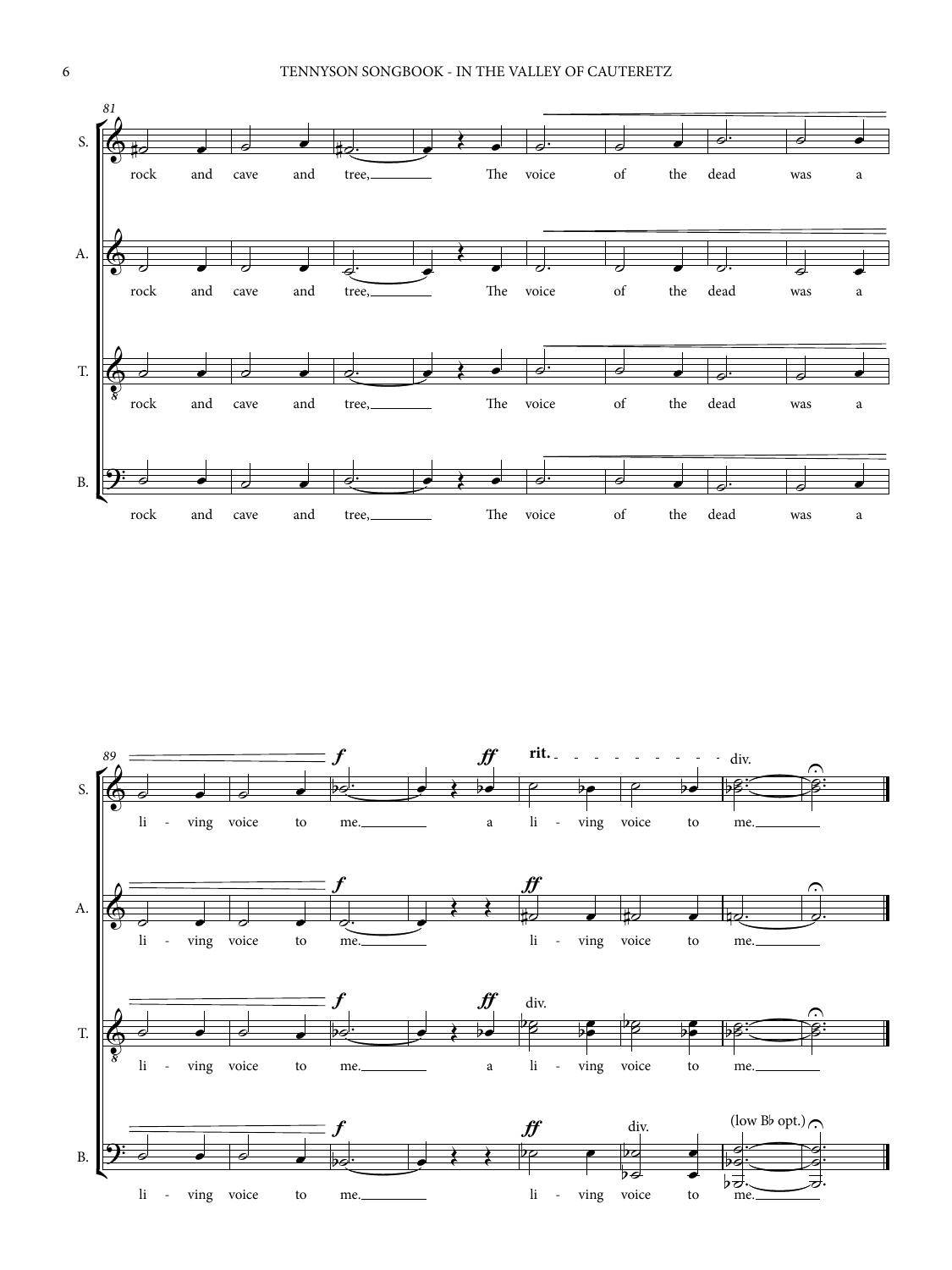



<sup>©2018</sup> Eric Shanfield (Enterprise Research Institute Council, ASCAP)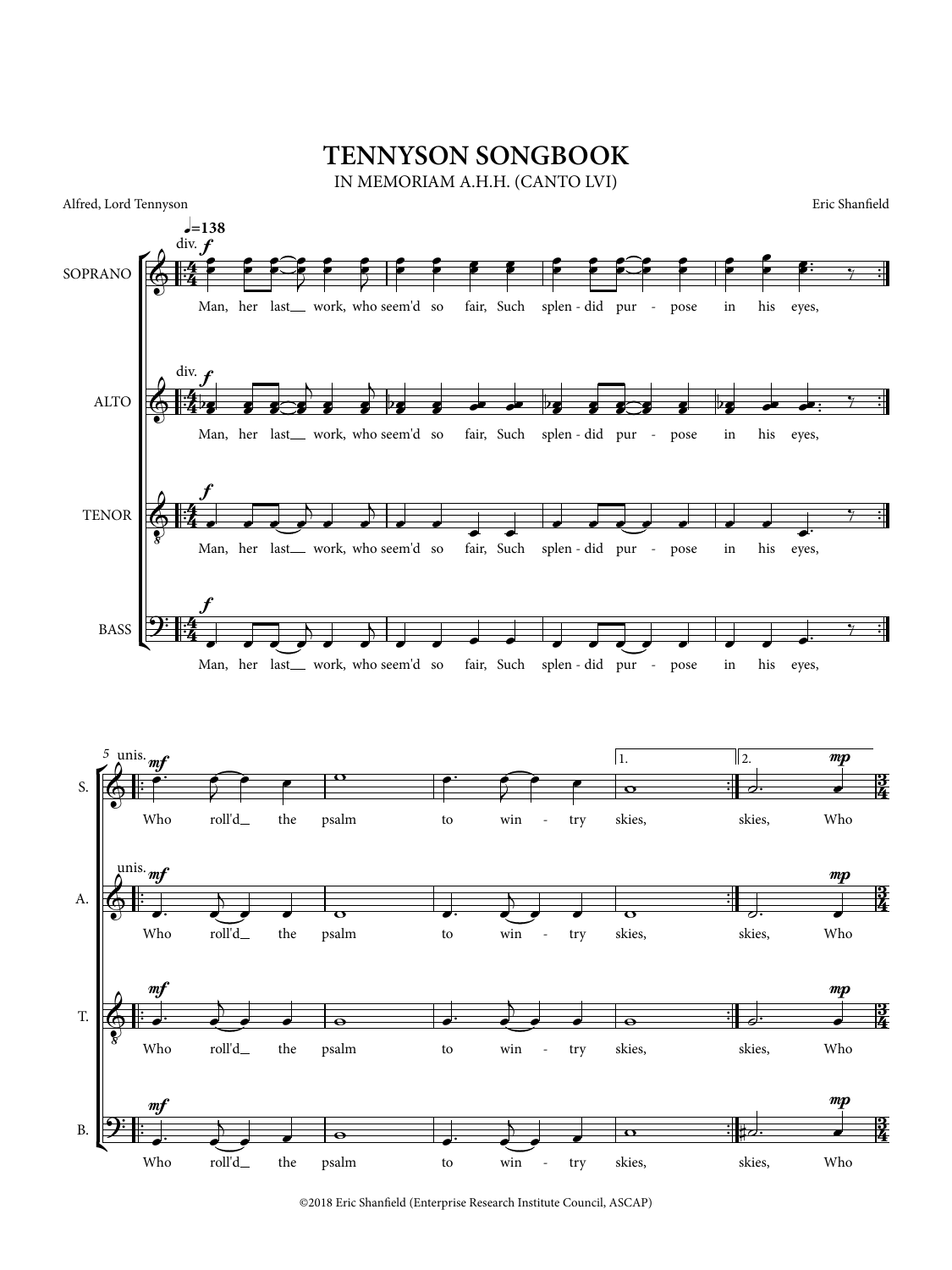

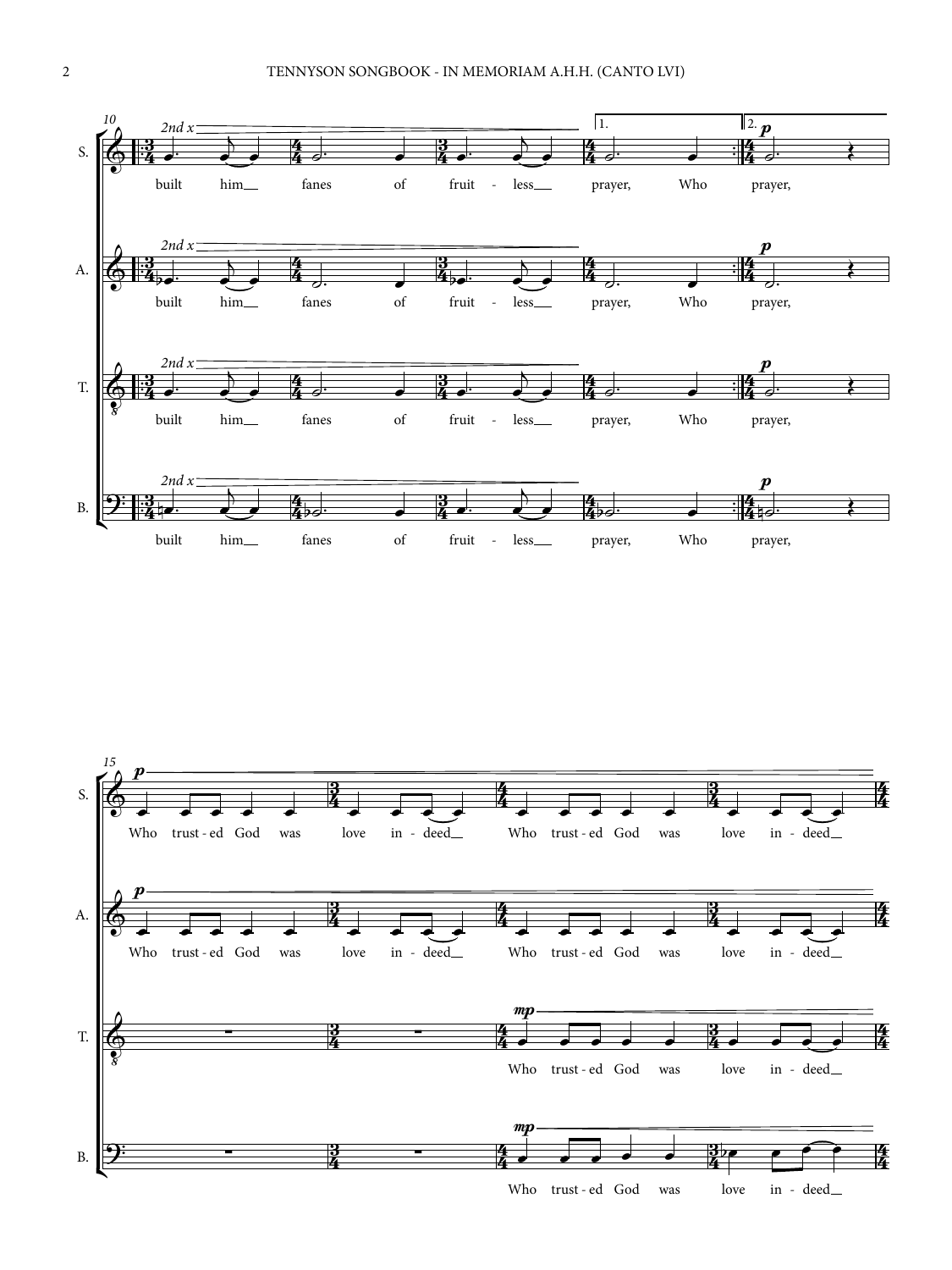

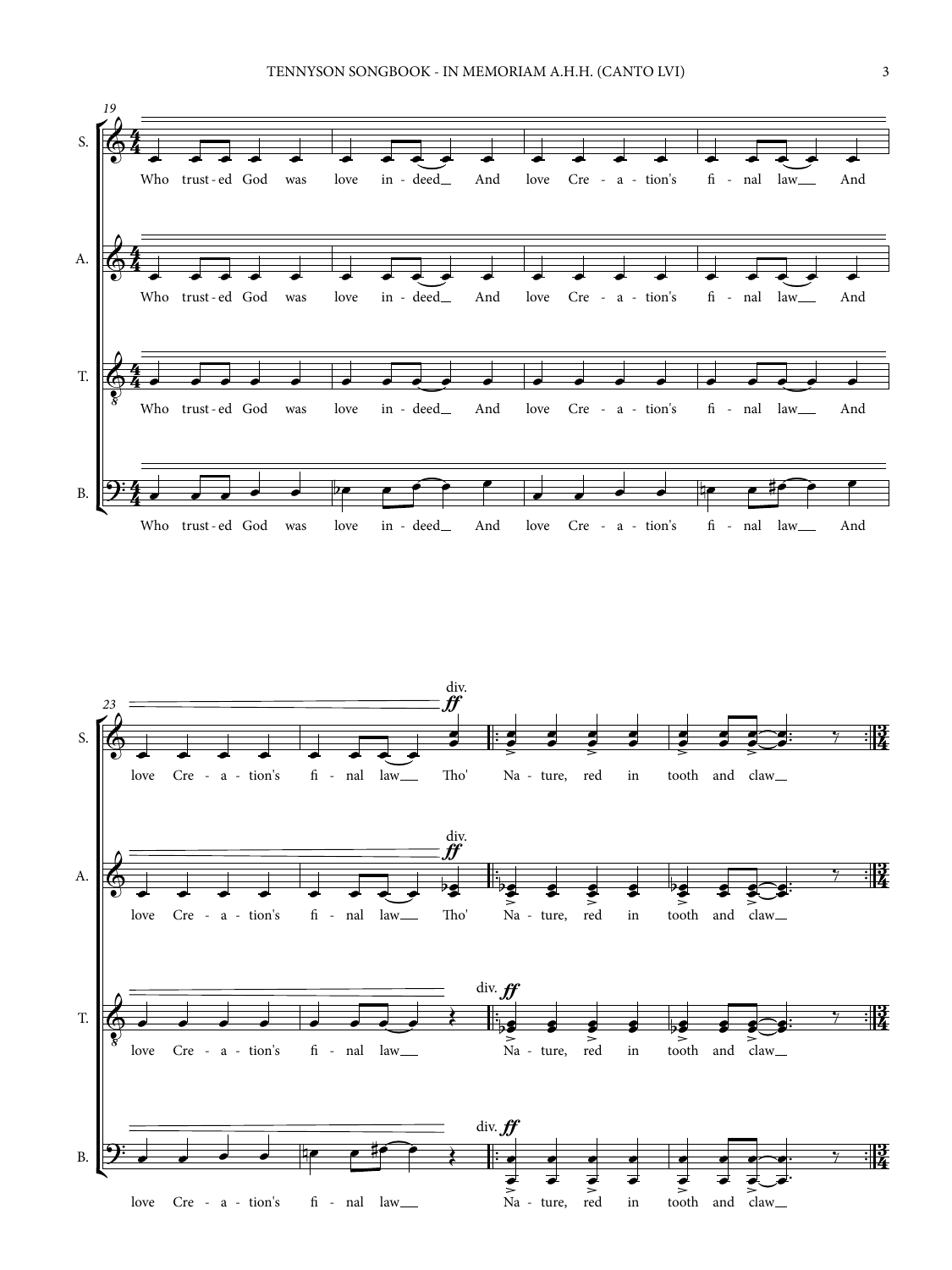



 $\overline{4}$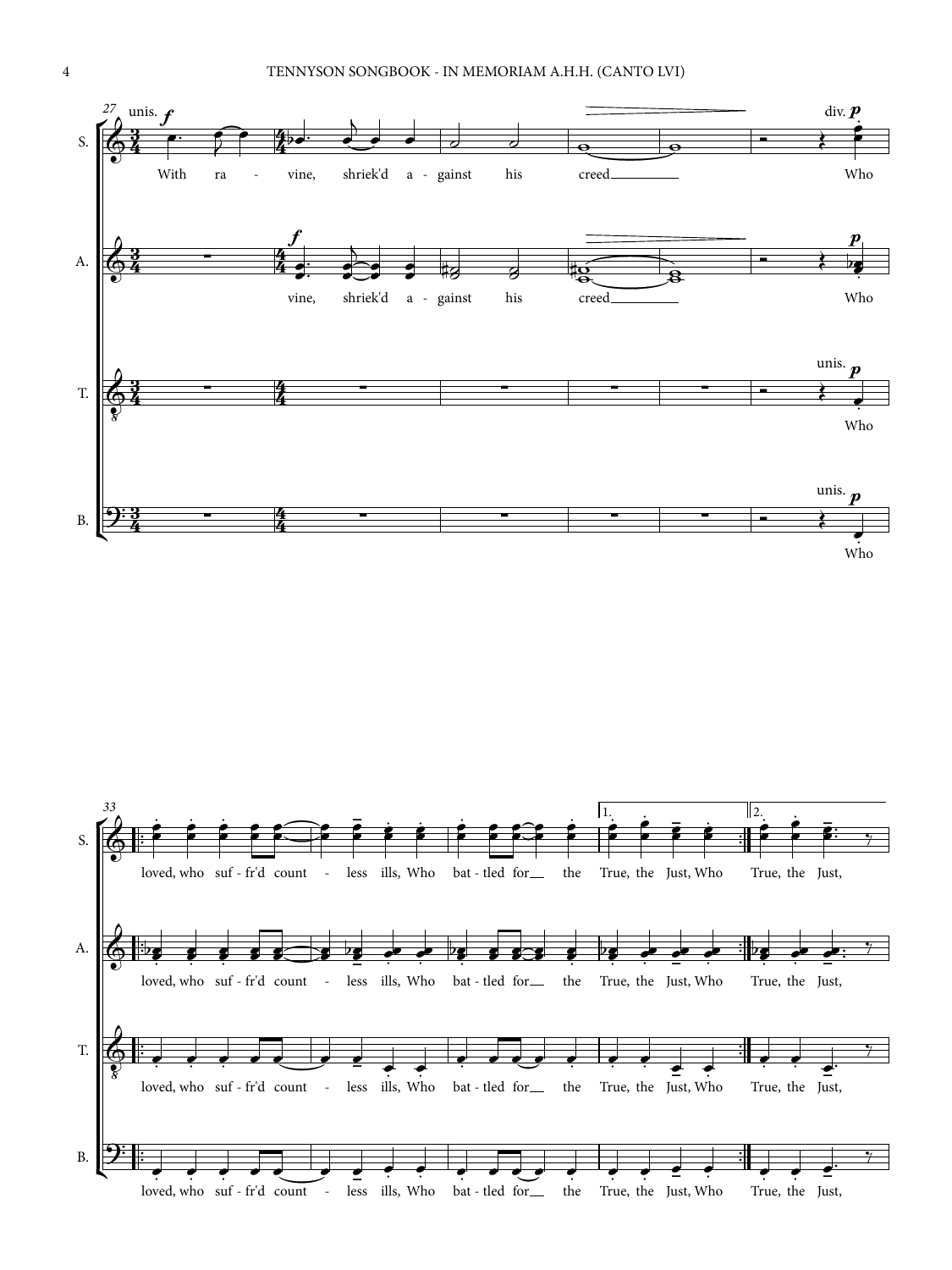

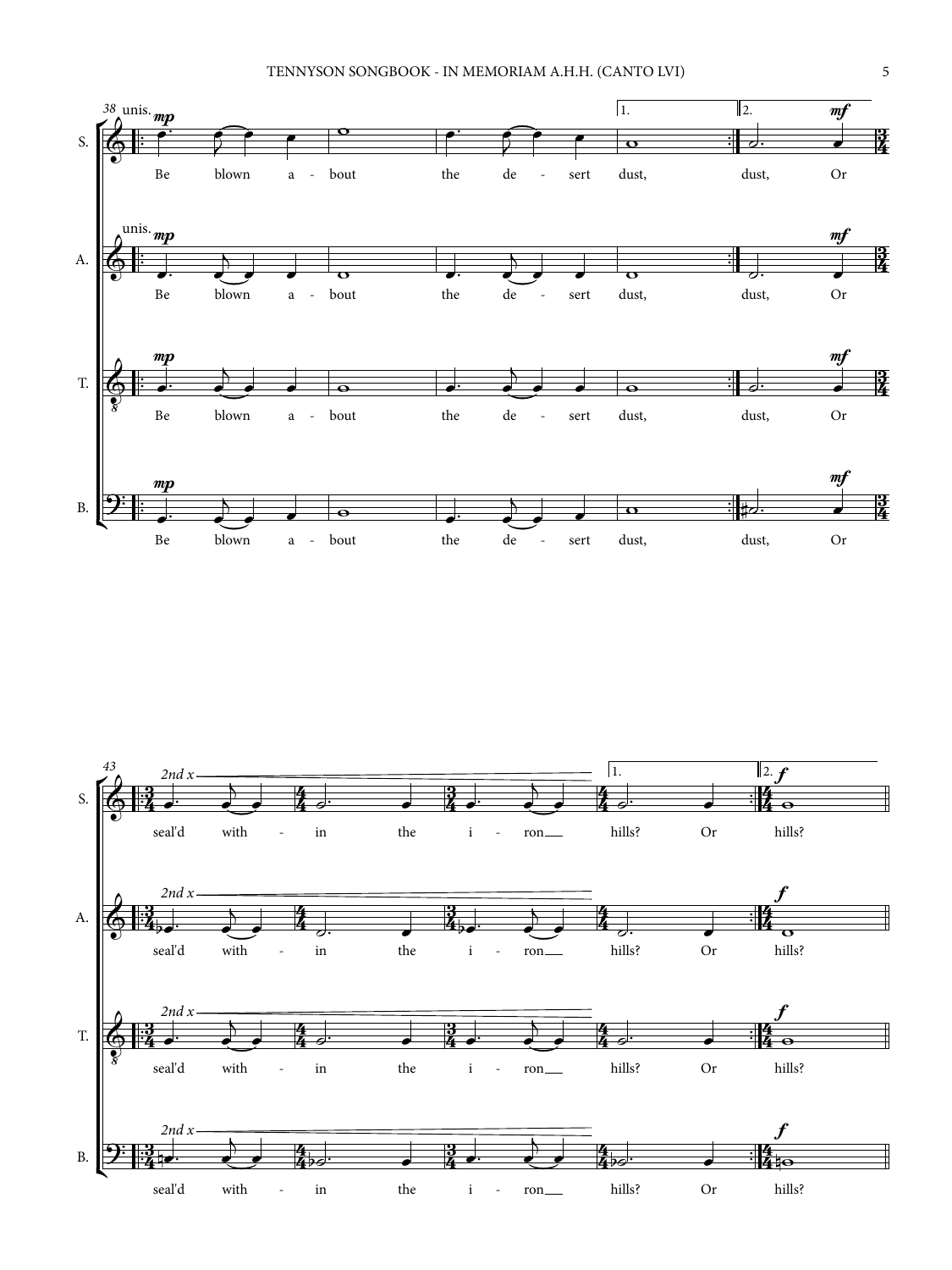

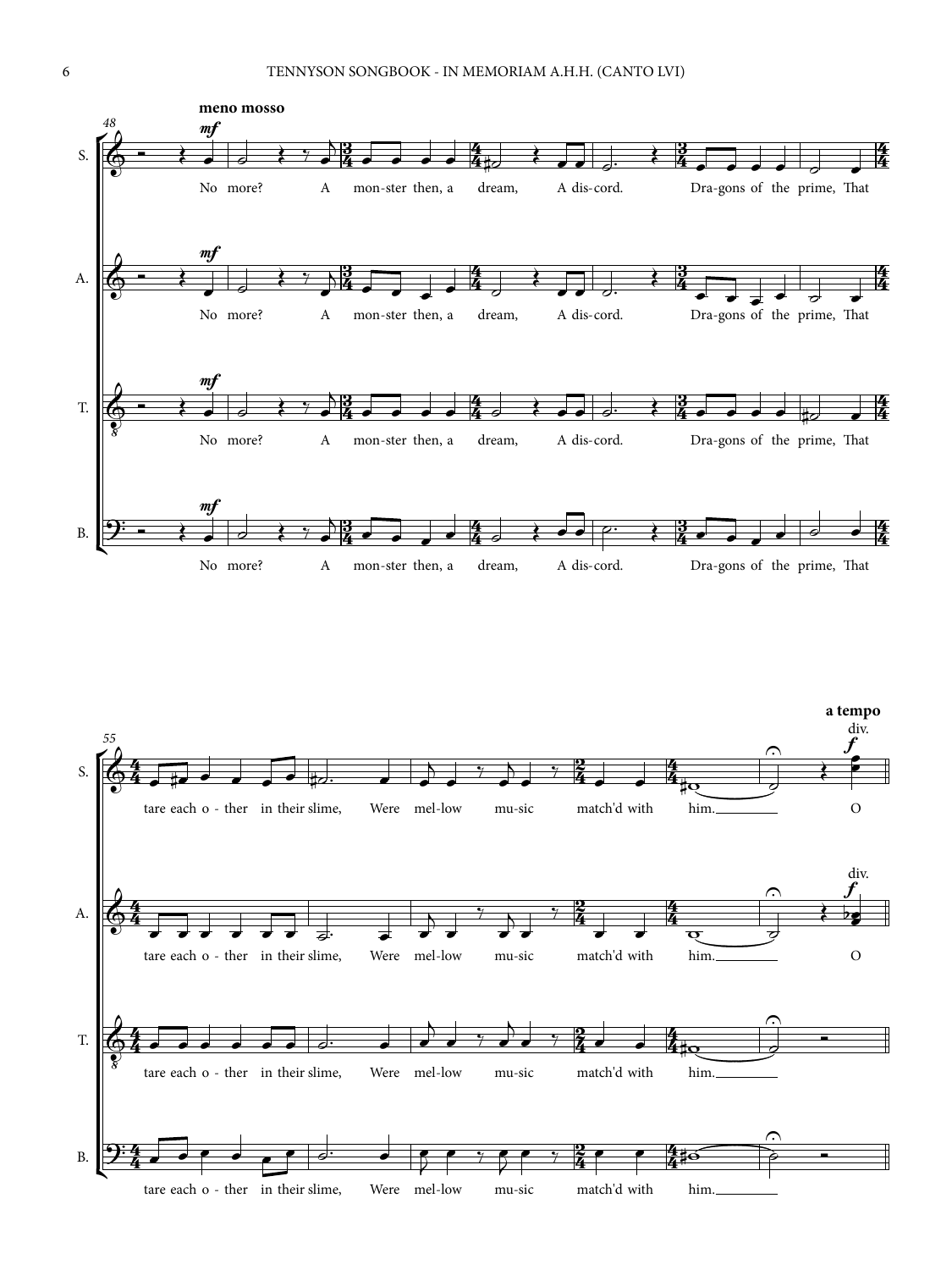

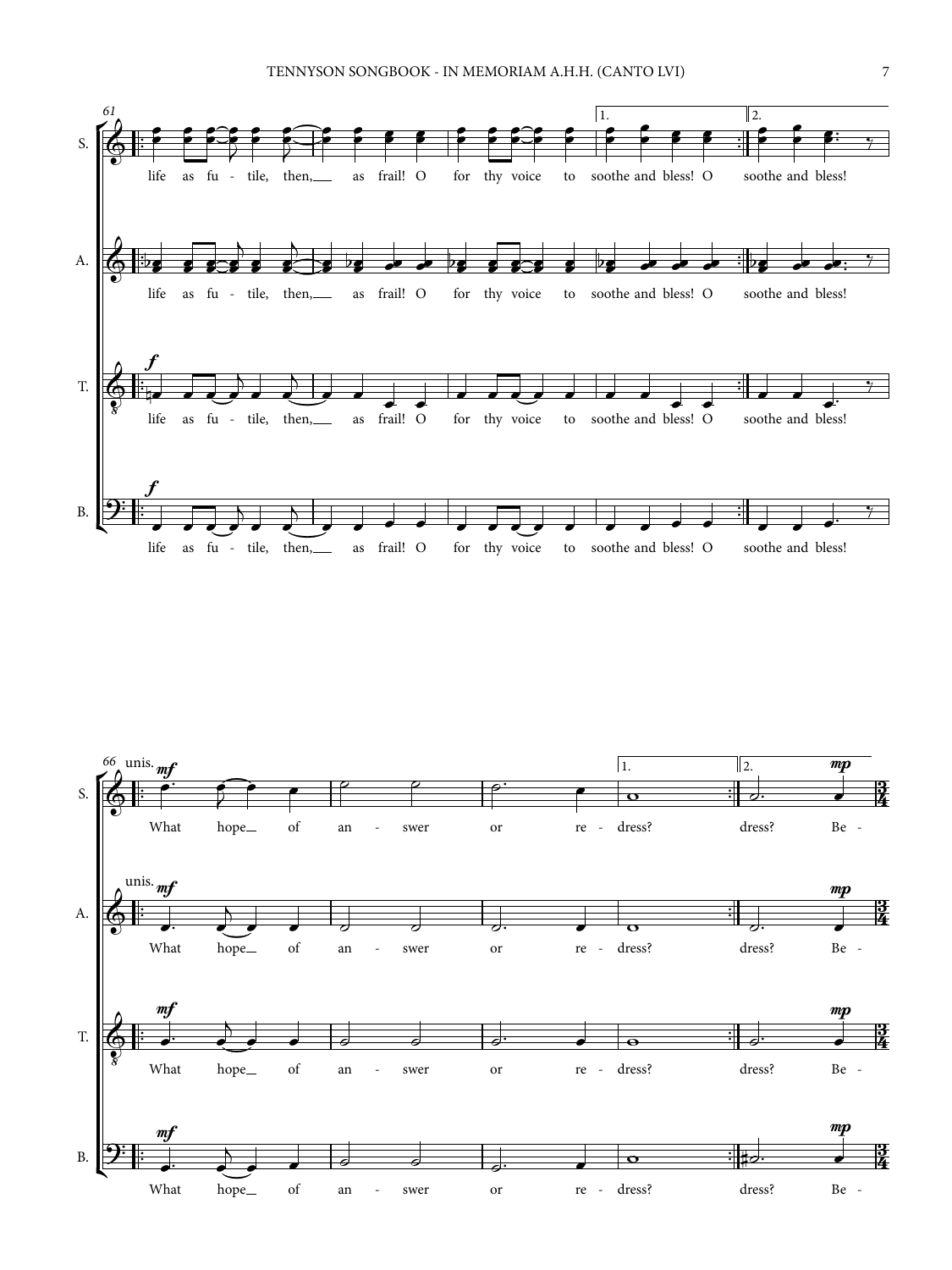

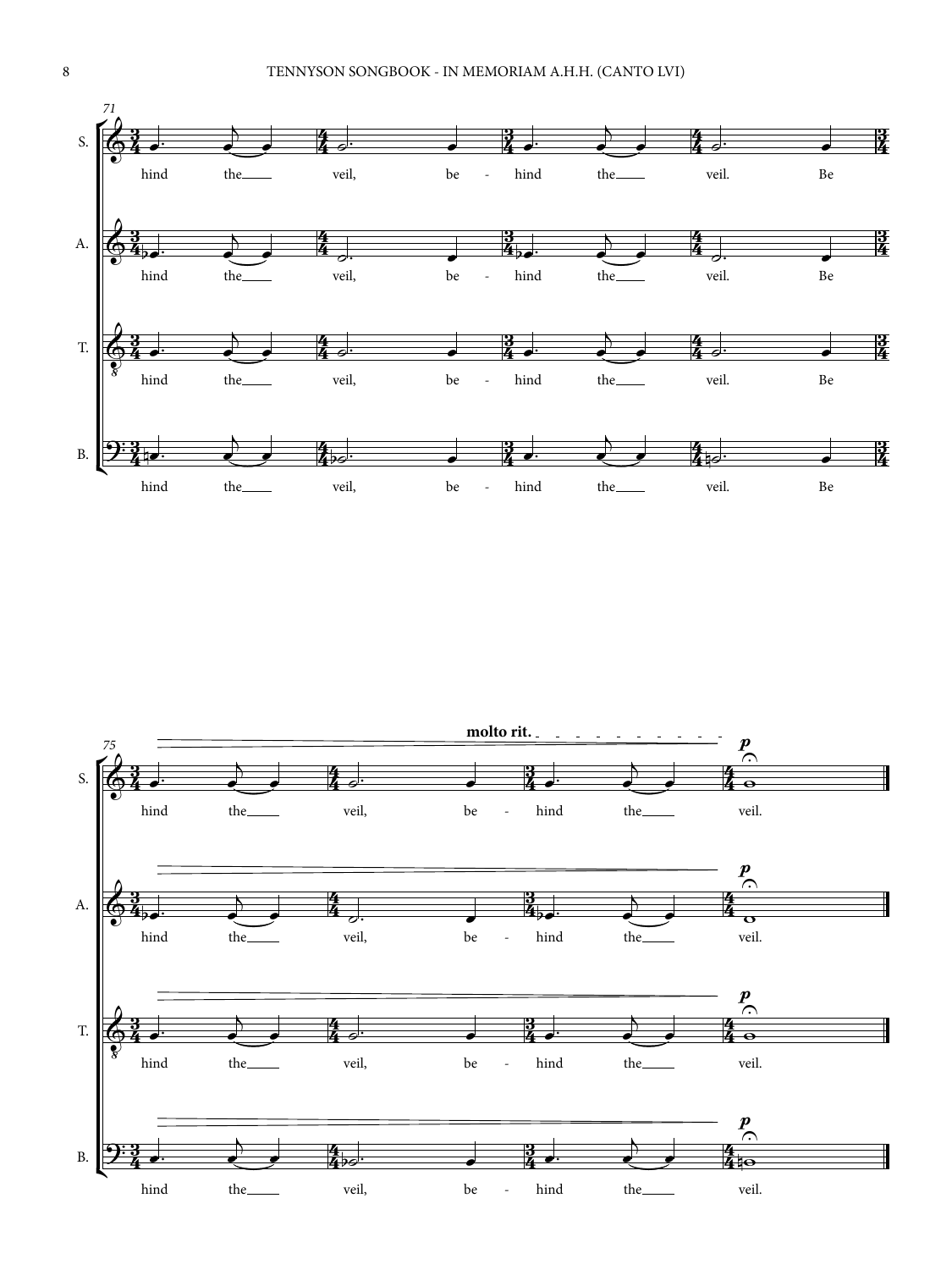



©2018 Eric Shanfield (Enterprise Research Institute Council, ASCAP)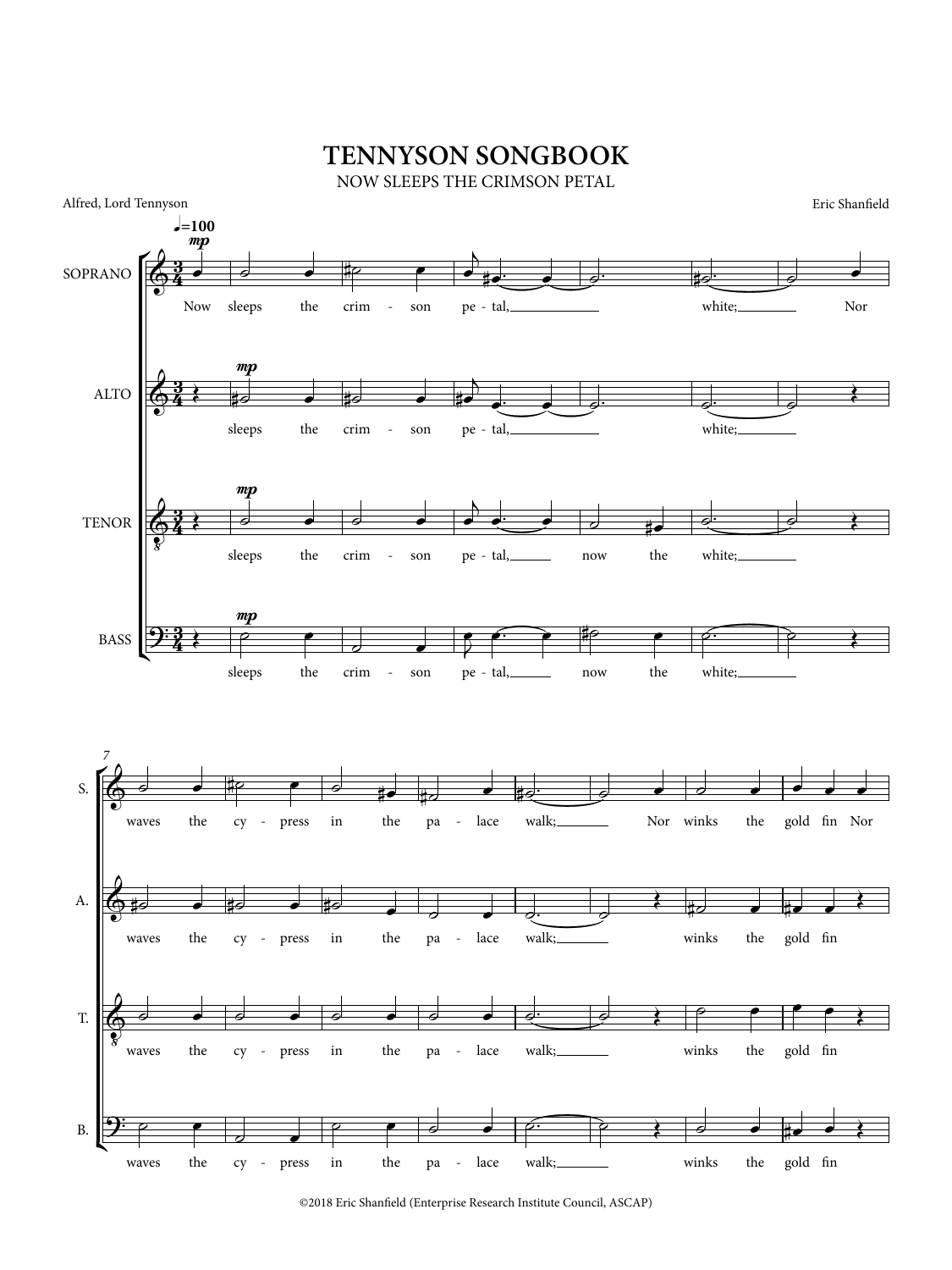

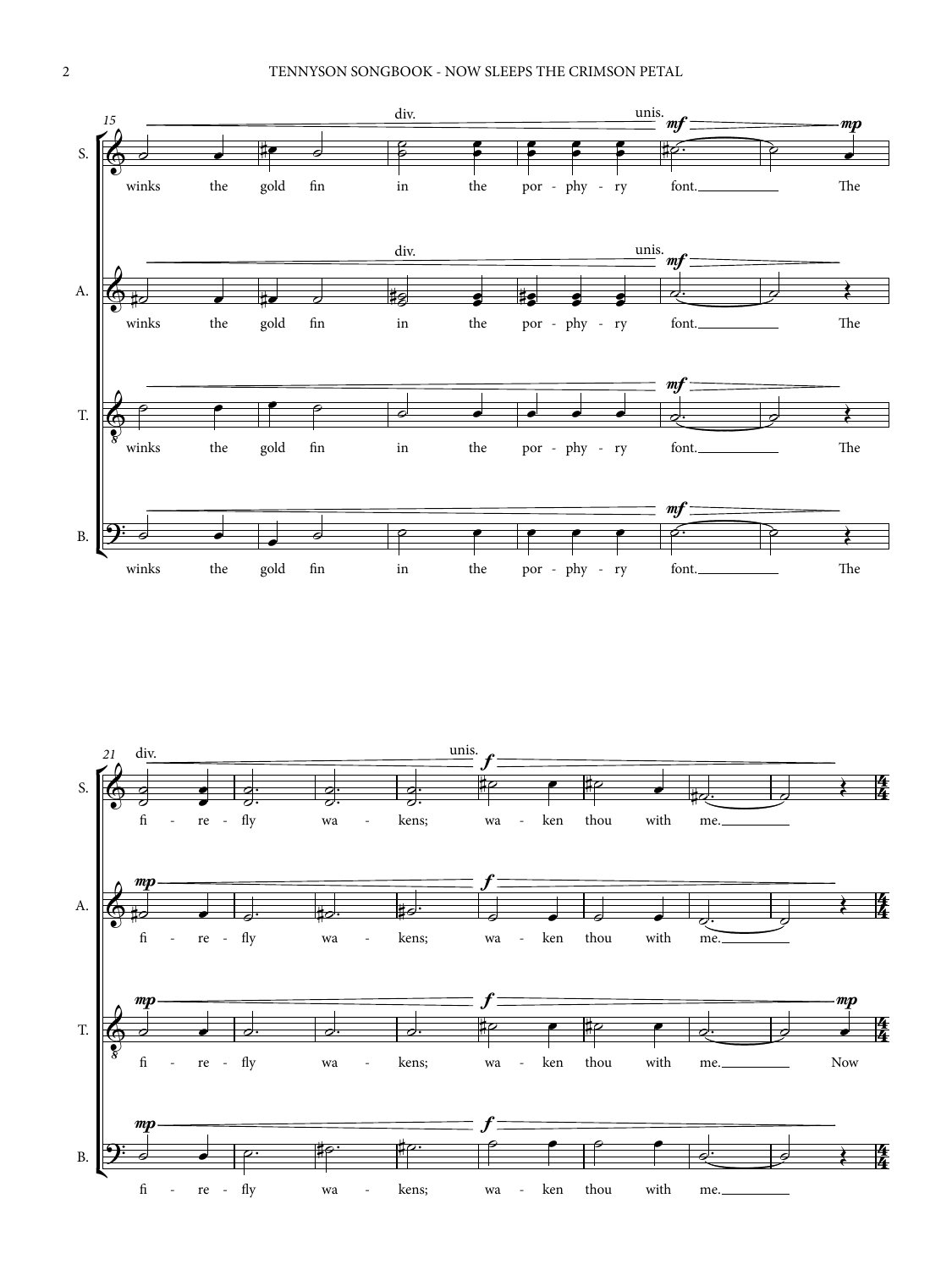

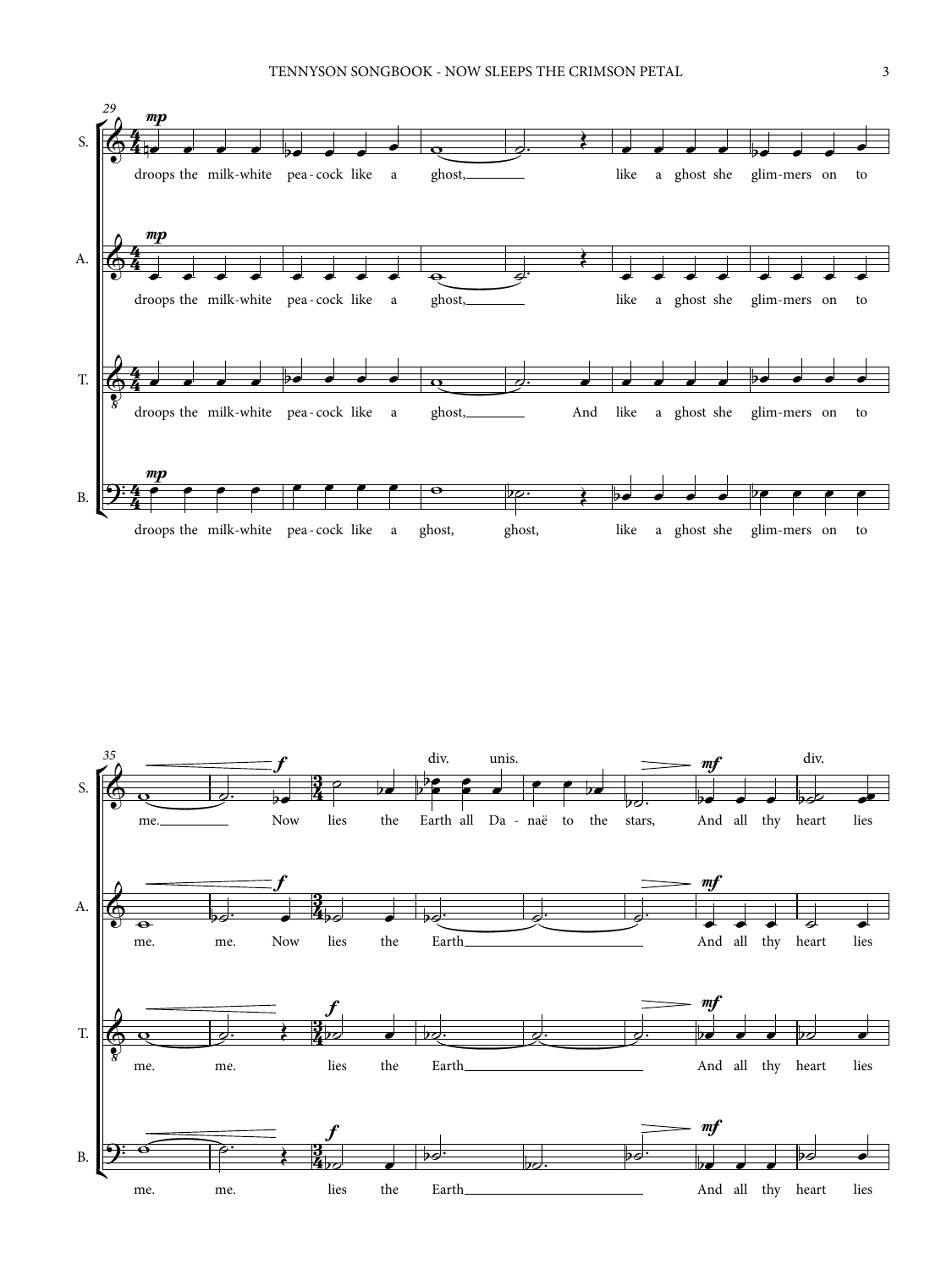

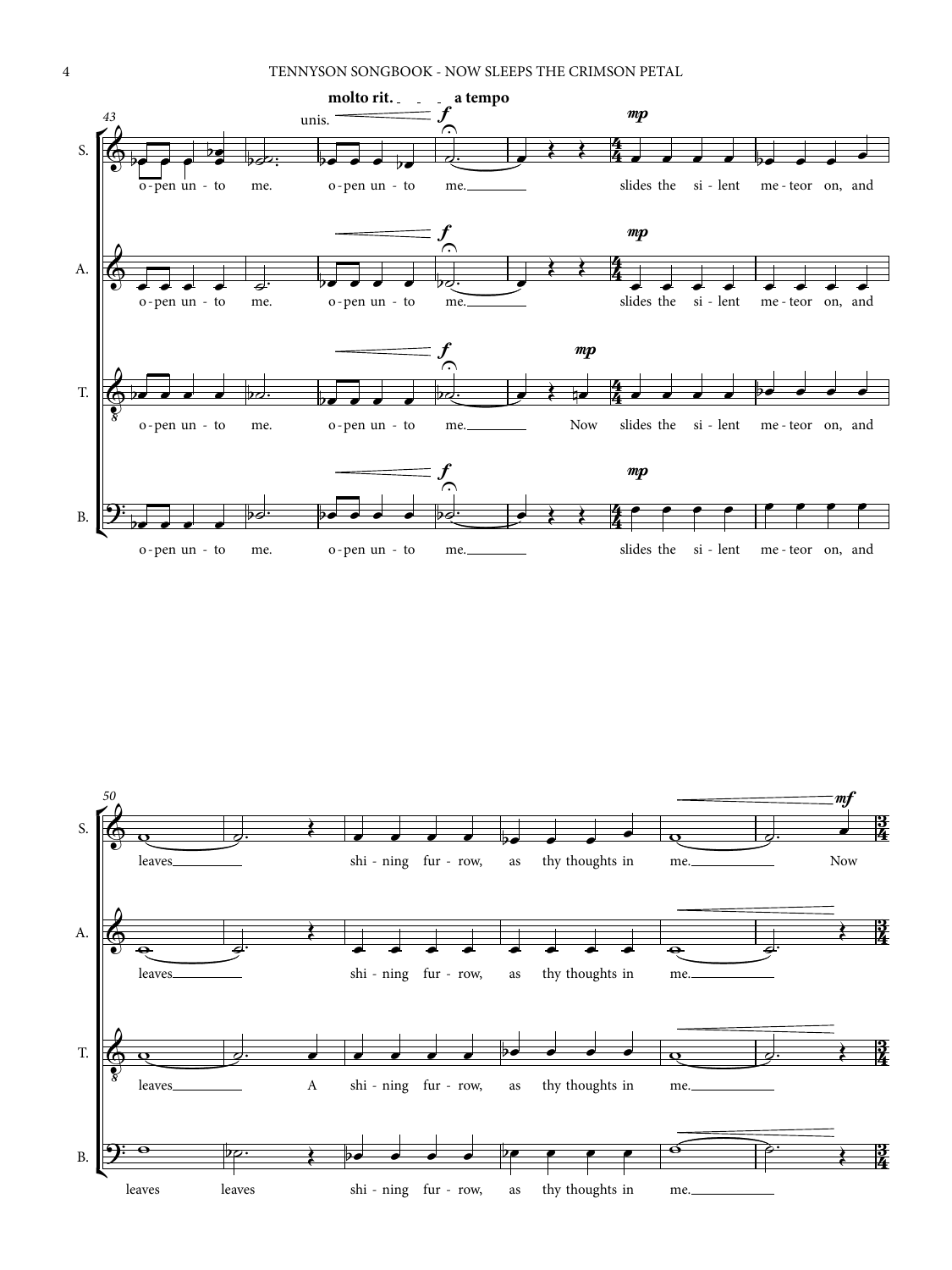

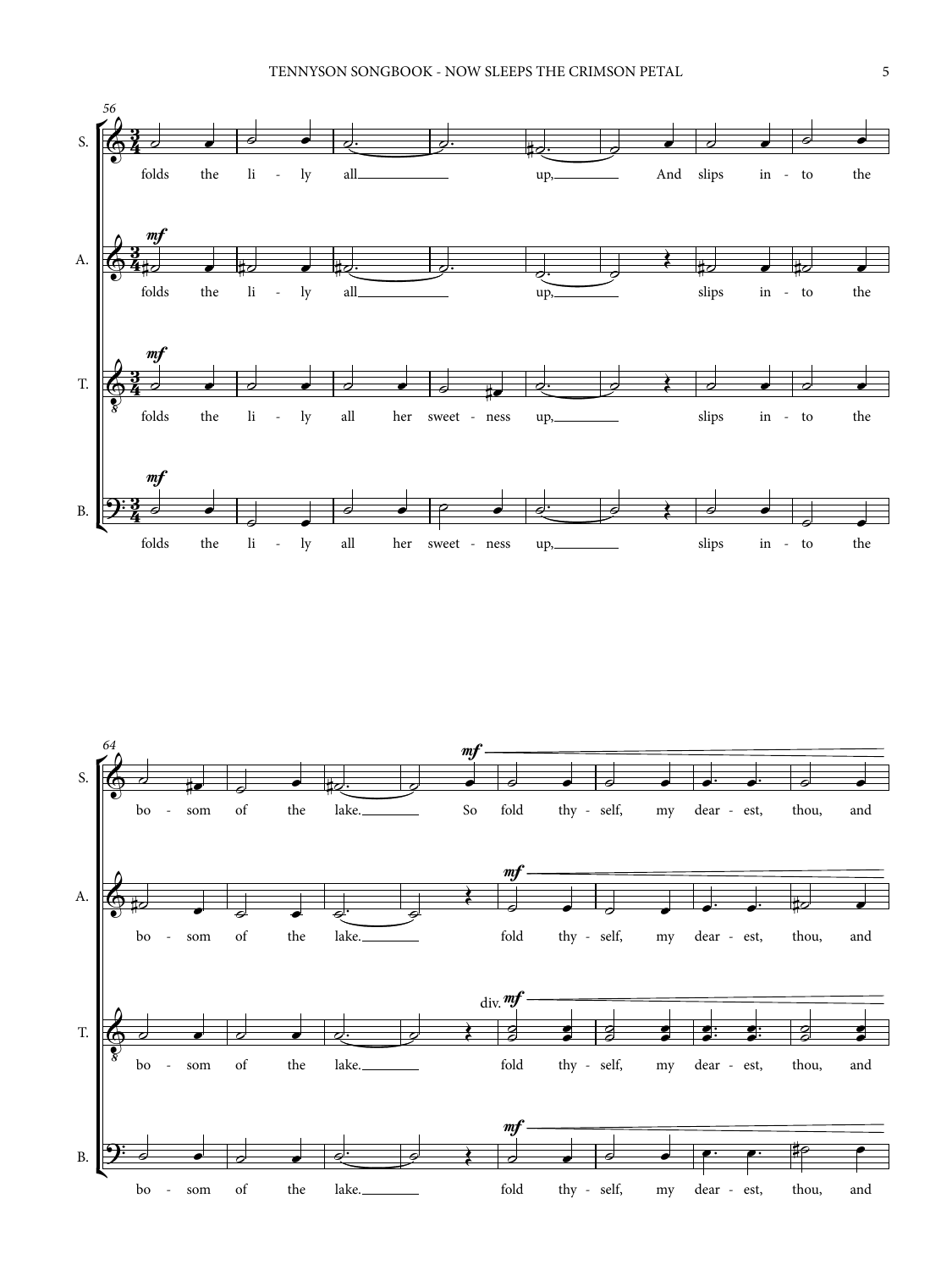

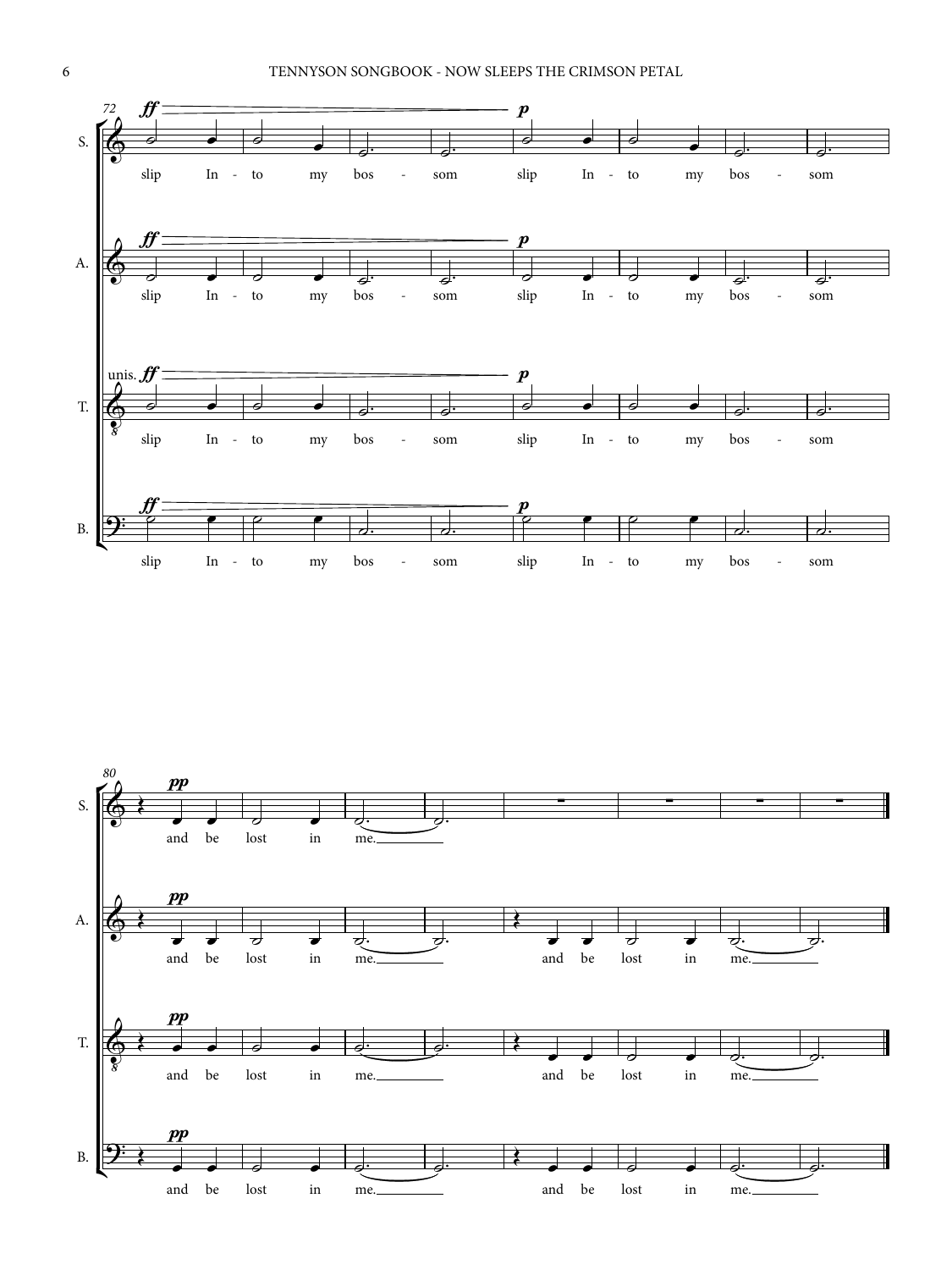### THE EAGLE **TENNYSON SONGBOOK**



©2018 Eric Shanfield (Enterprise Research Institute Council, ASCAP)

Alfred, Lord Tennyson Eric Shanfield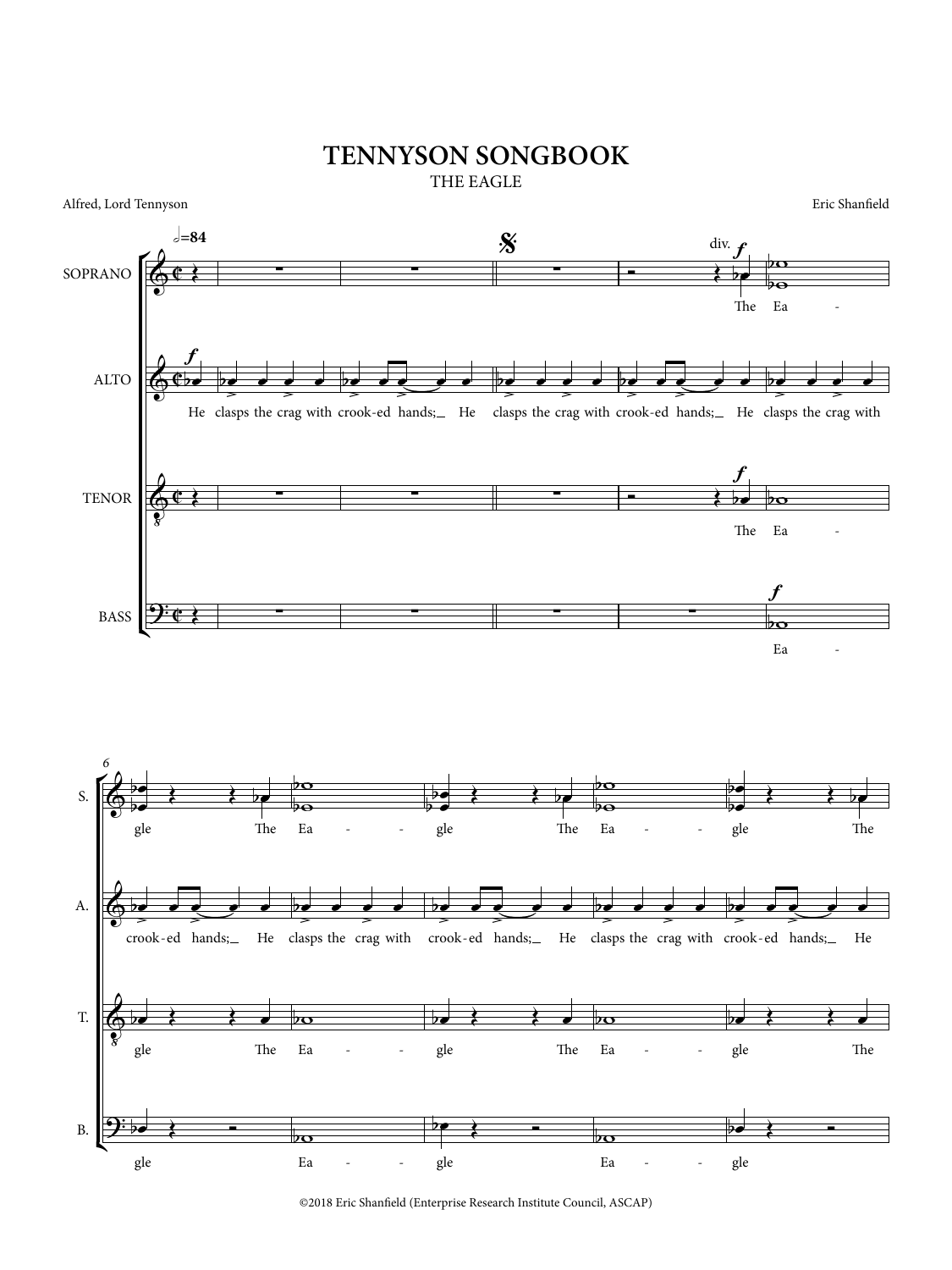

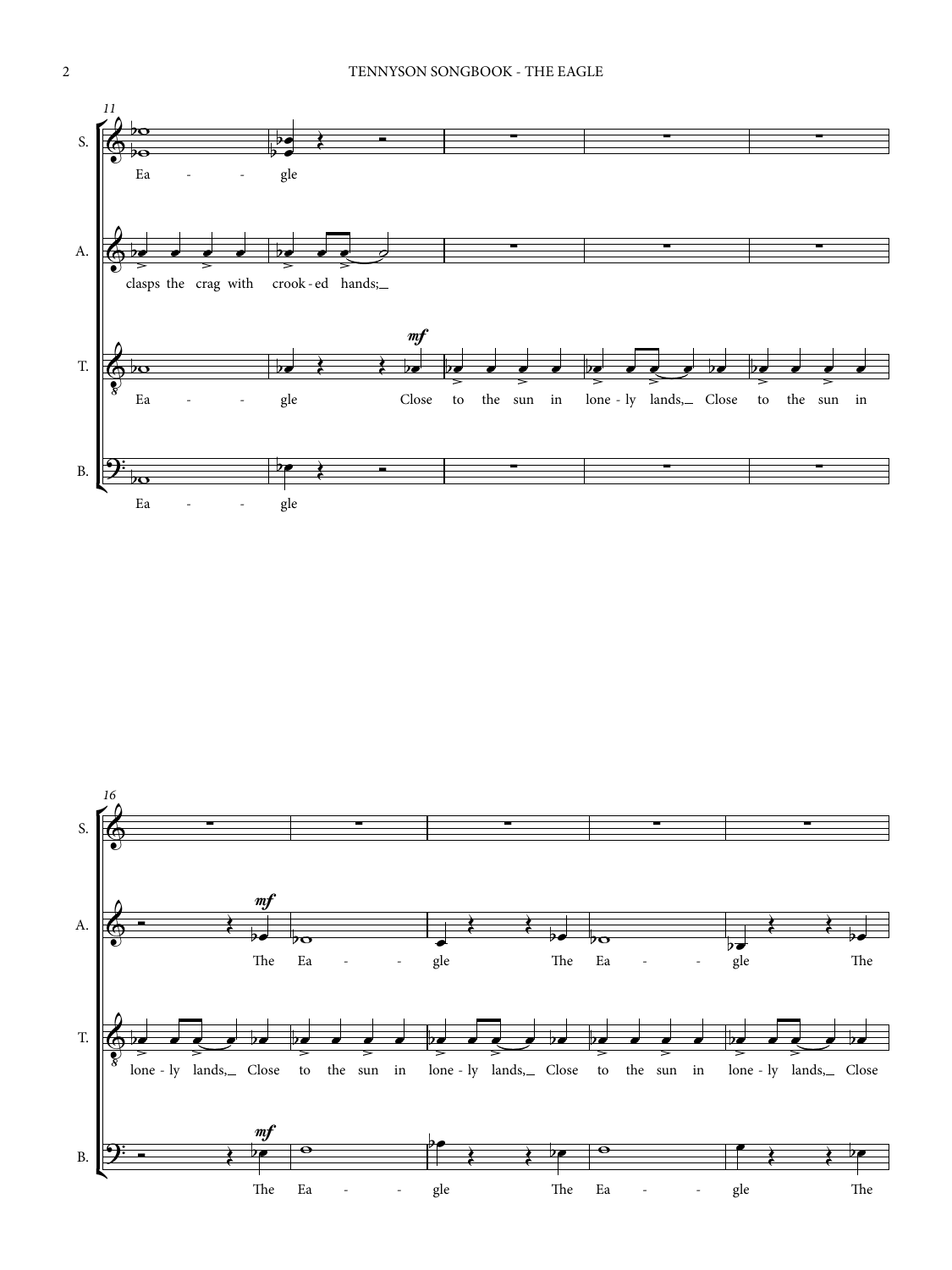

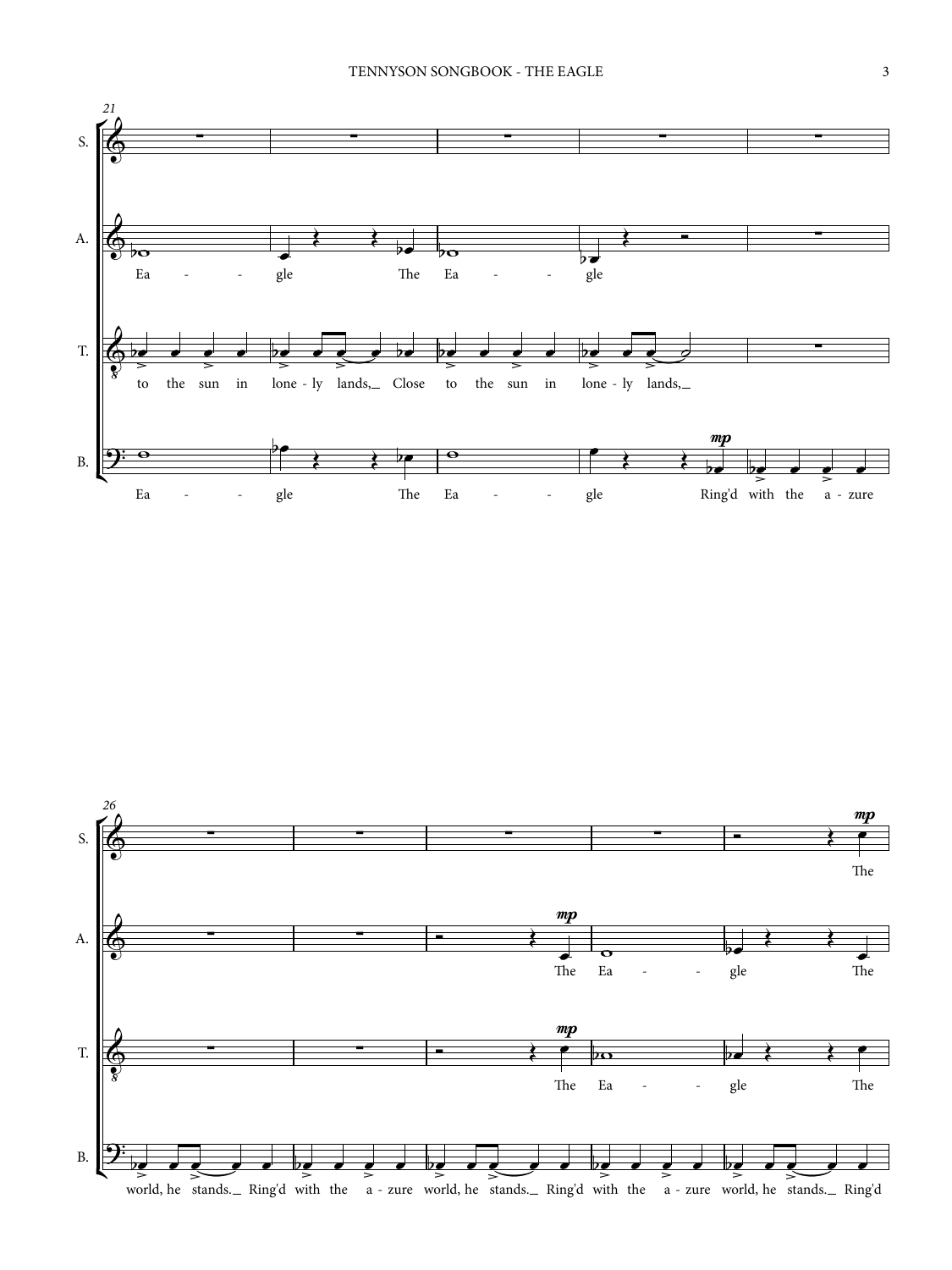

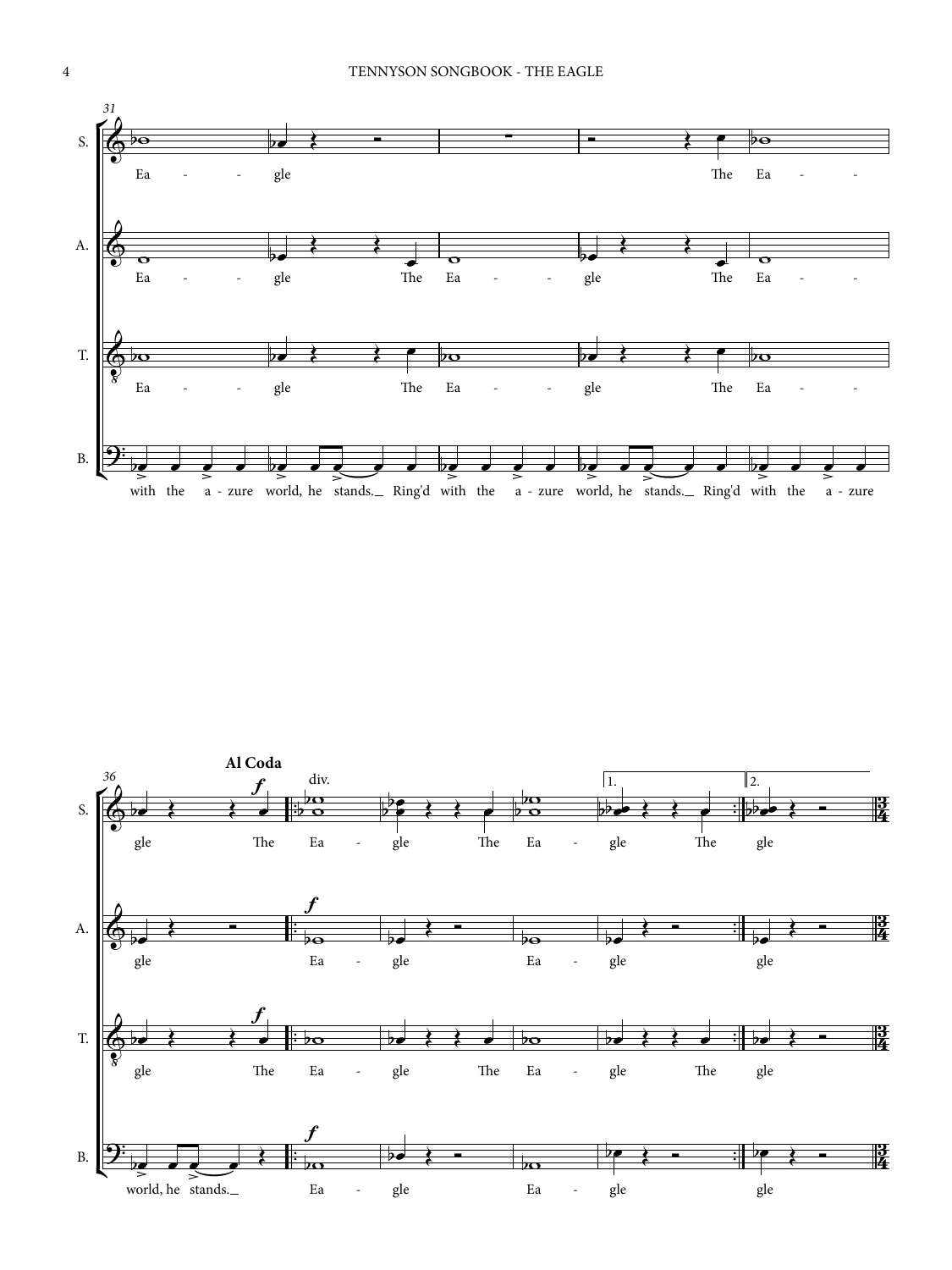

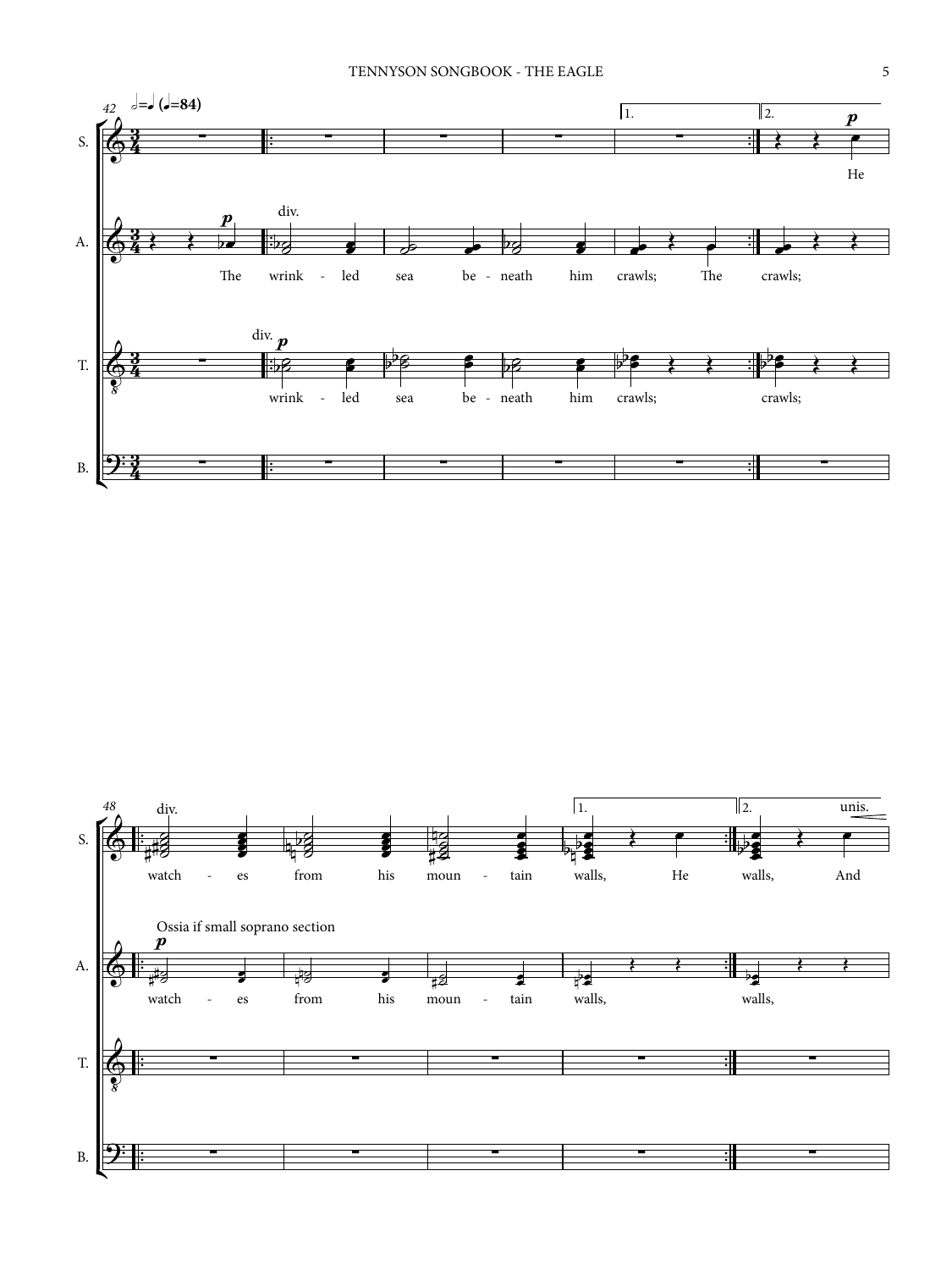

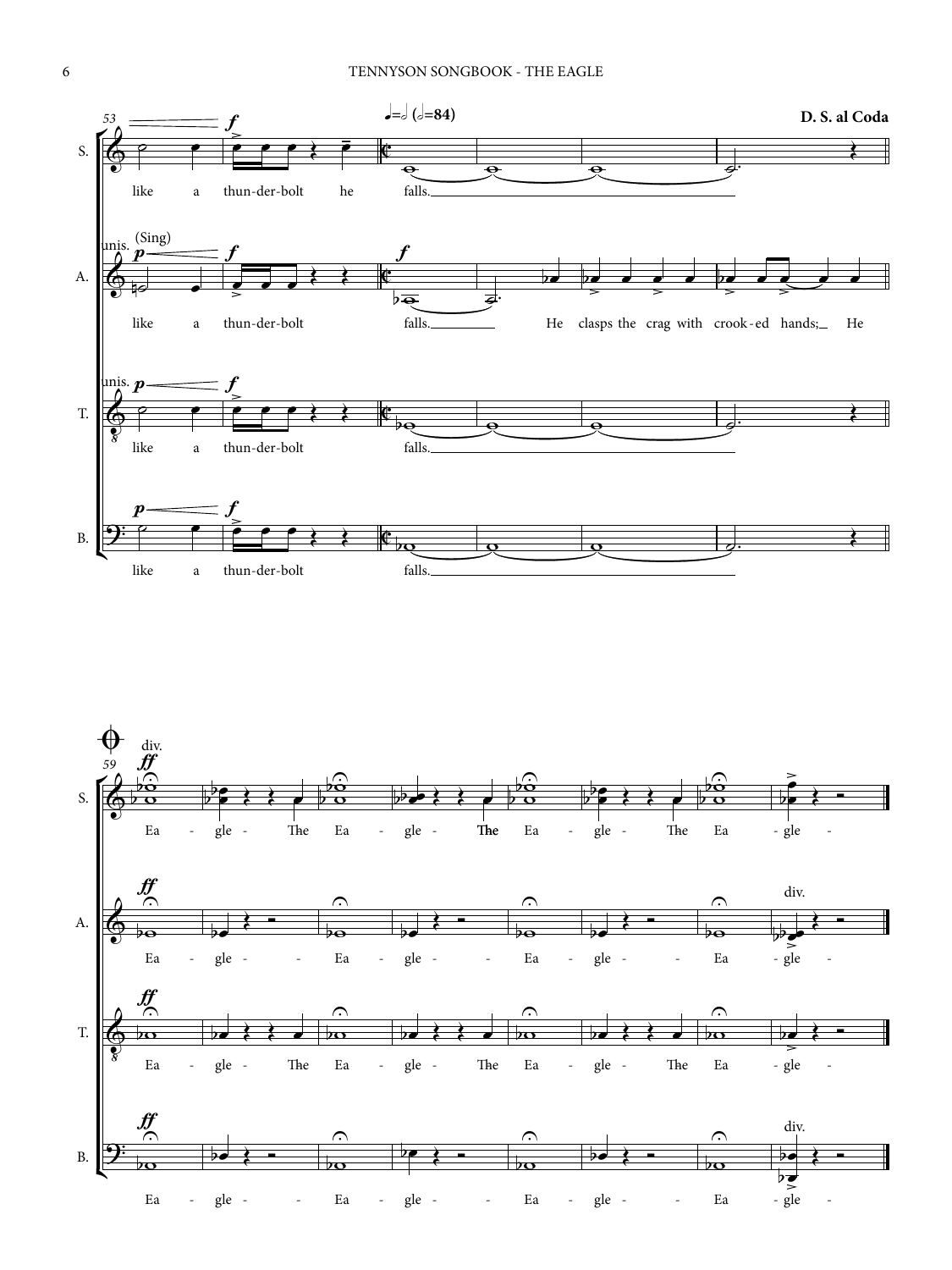SWEET AND LOW



©2018 Eric Shanfield (Enterprise Research Institute Council, ASCAP)

Alfred, Lord Tennyson Eric Shanfield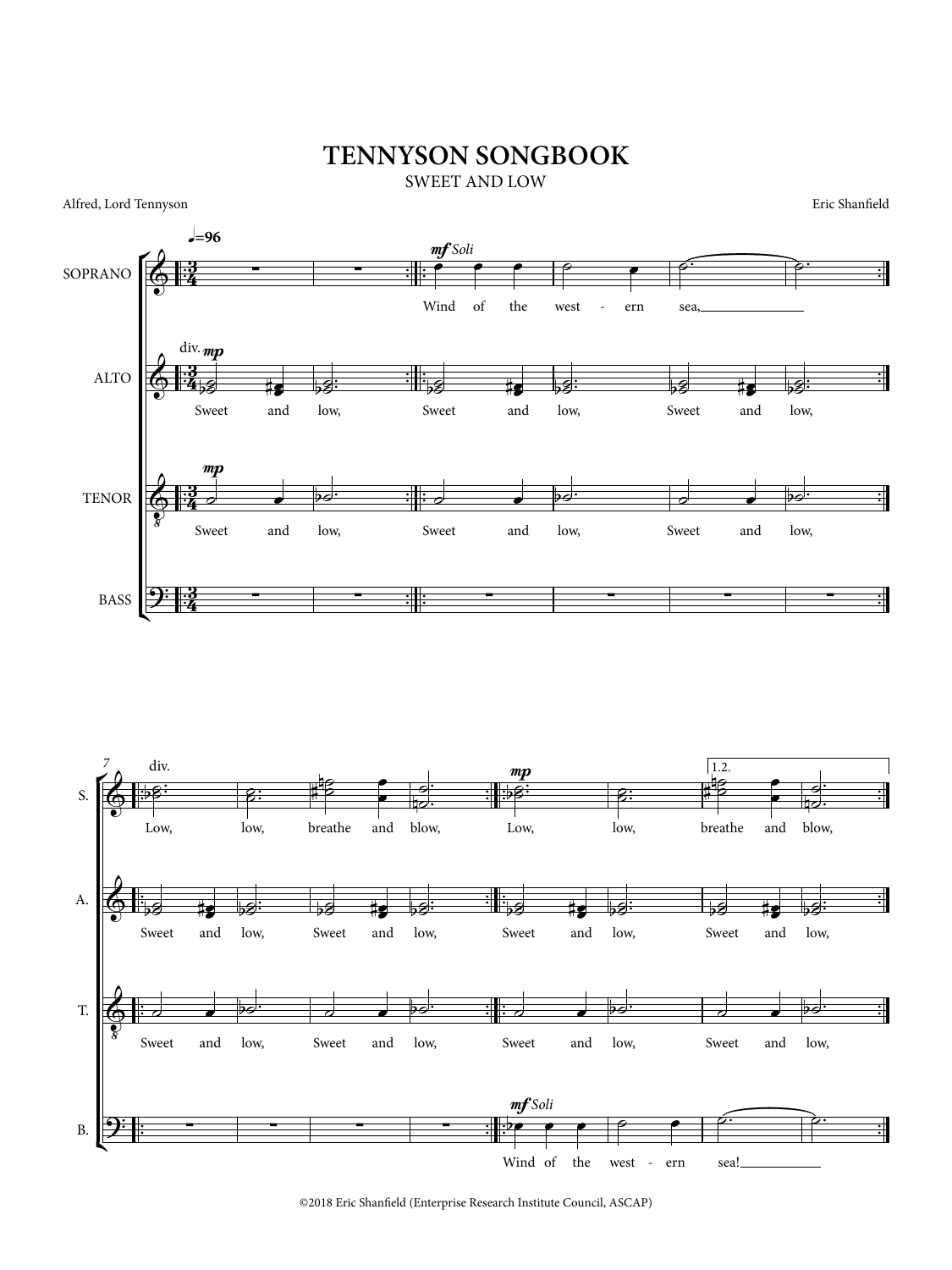

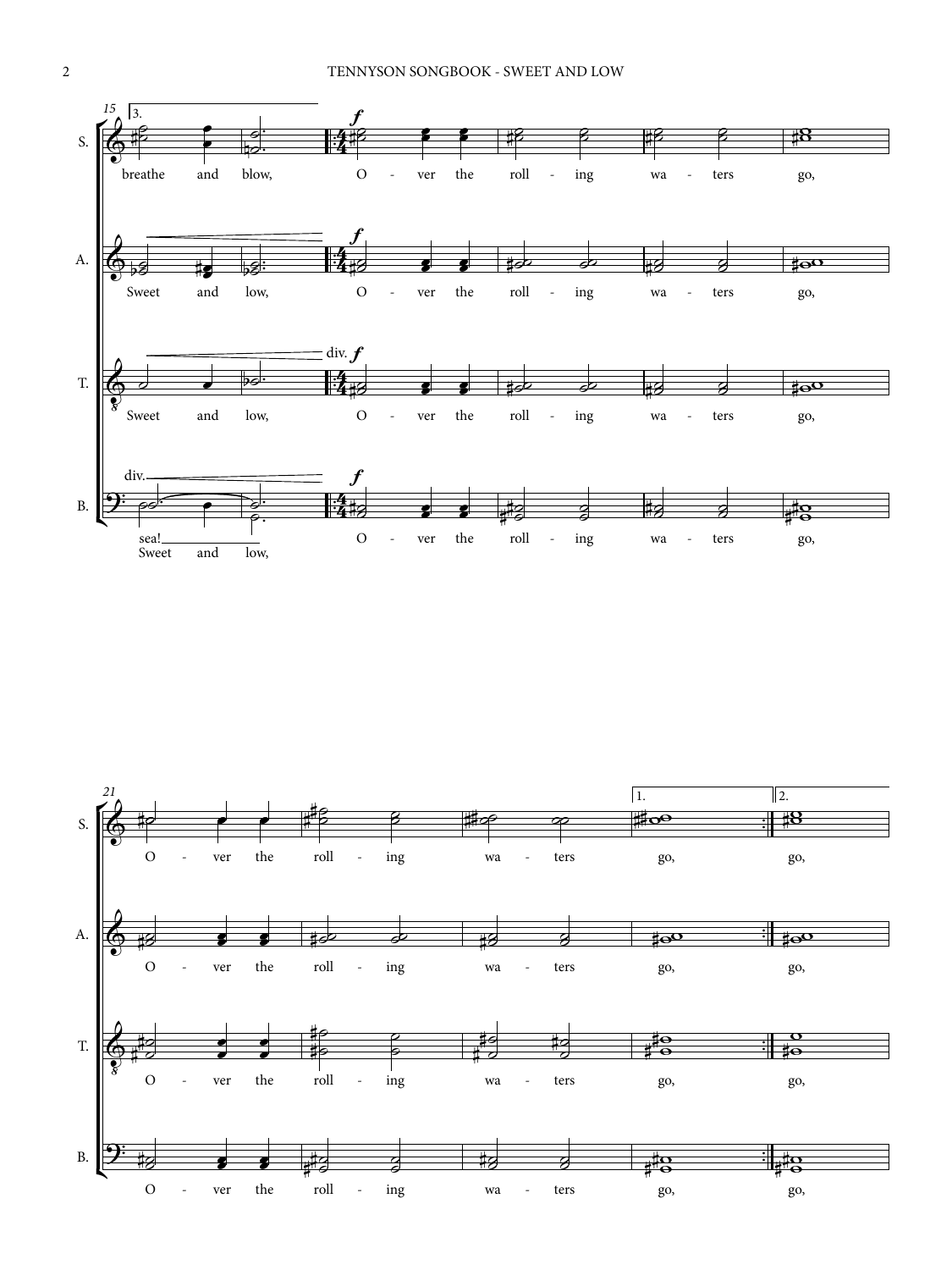

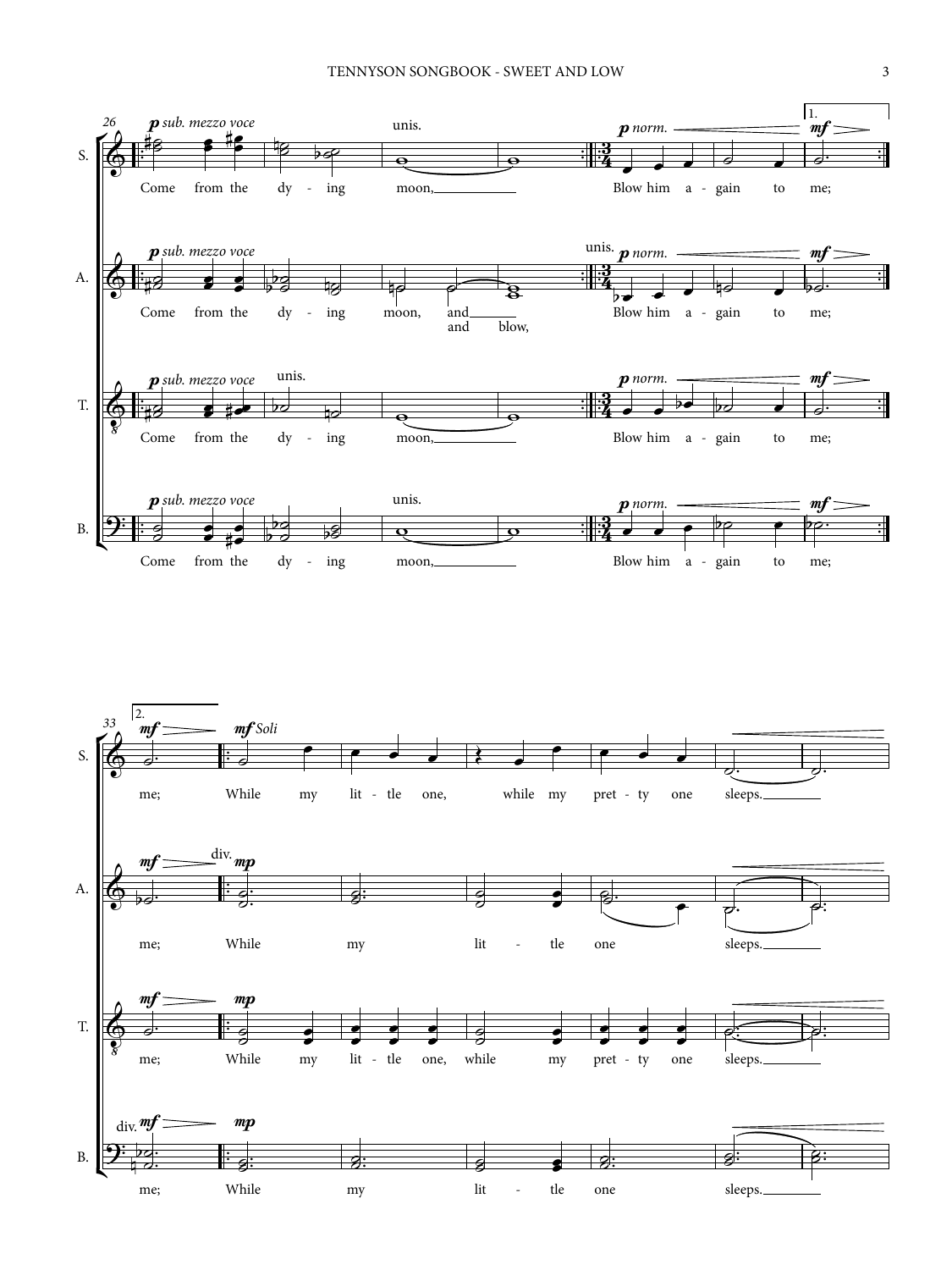

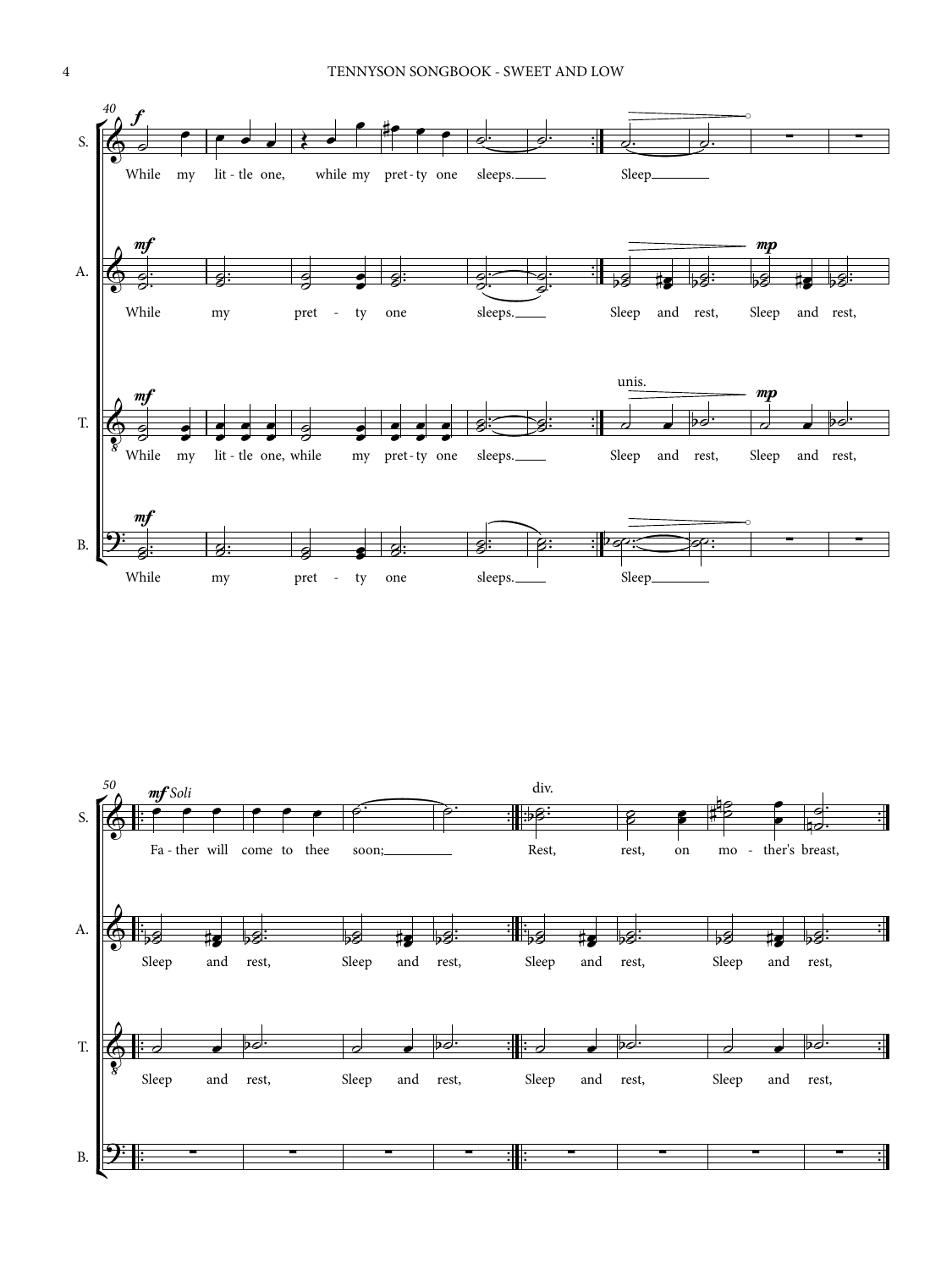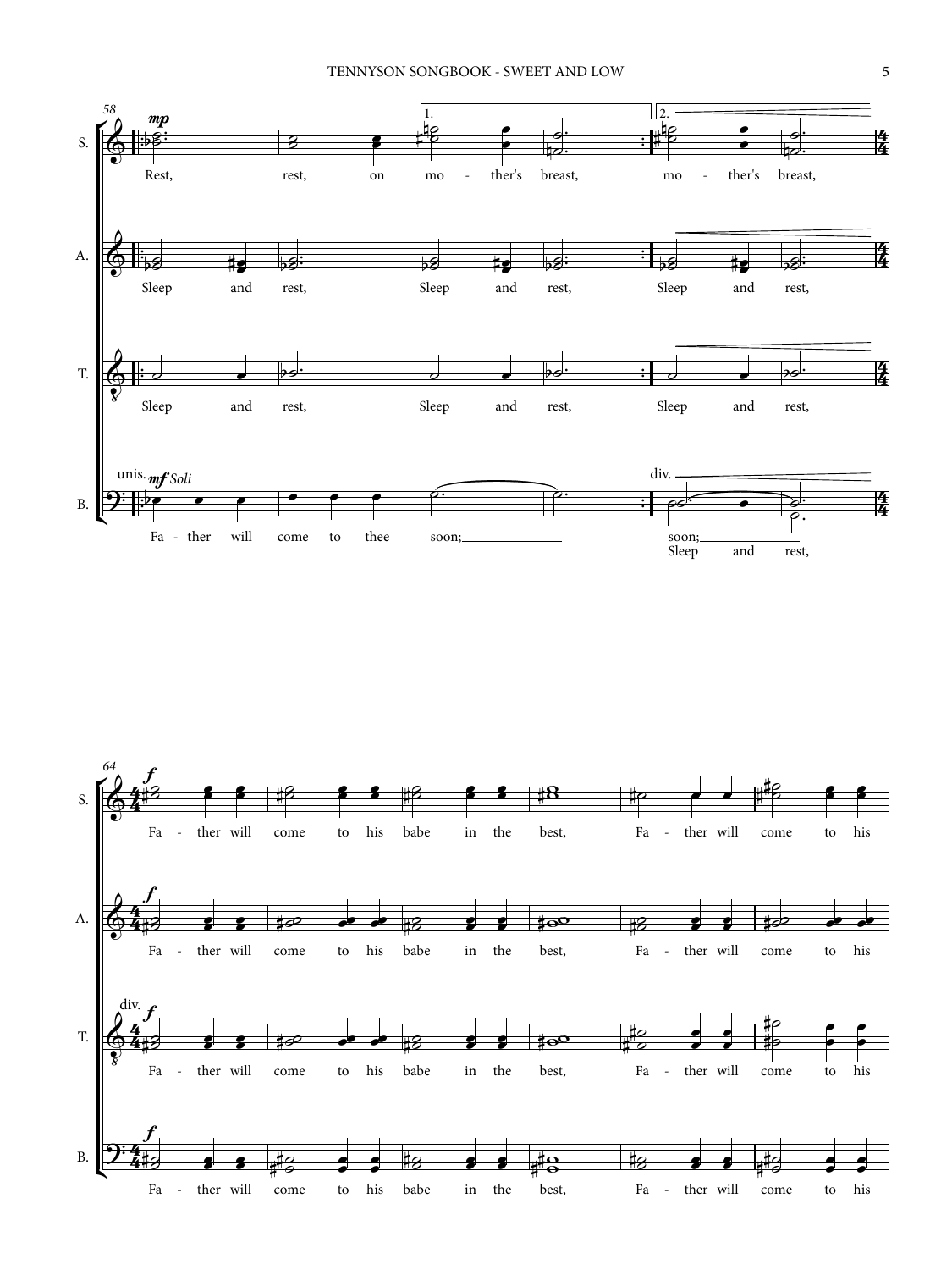